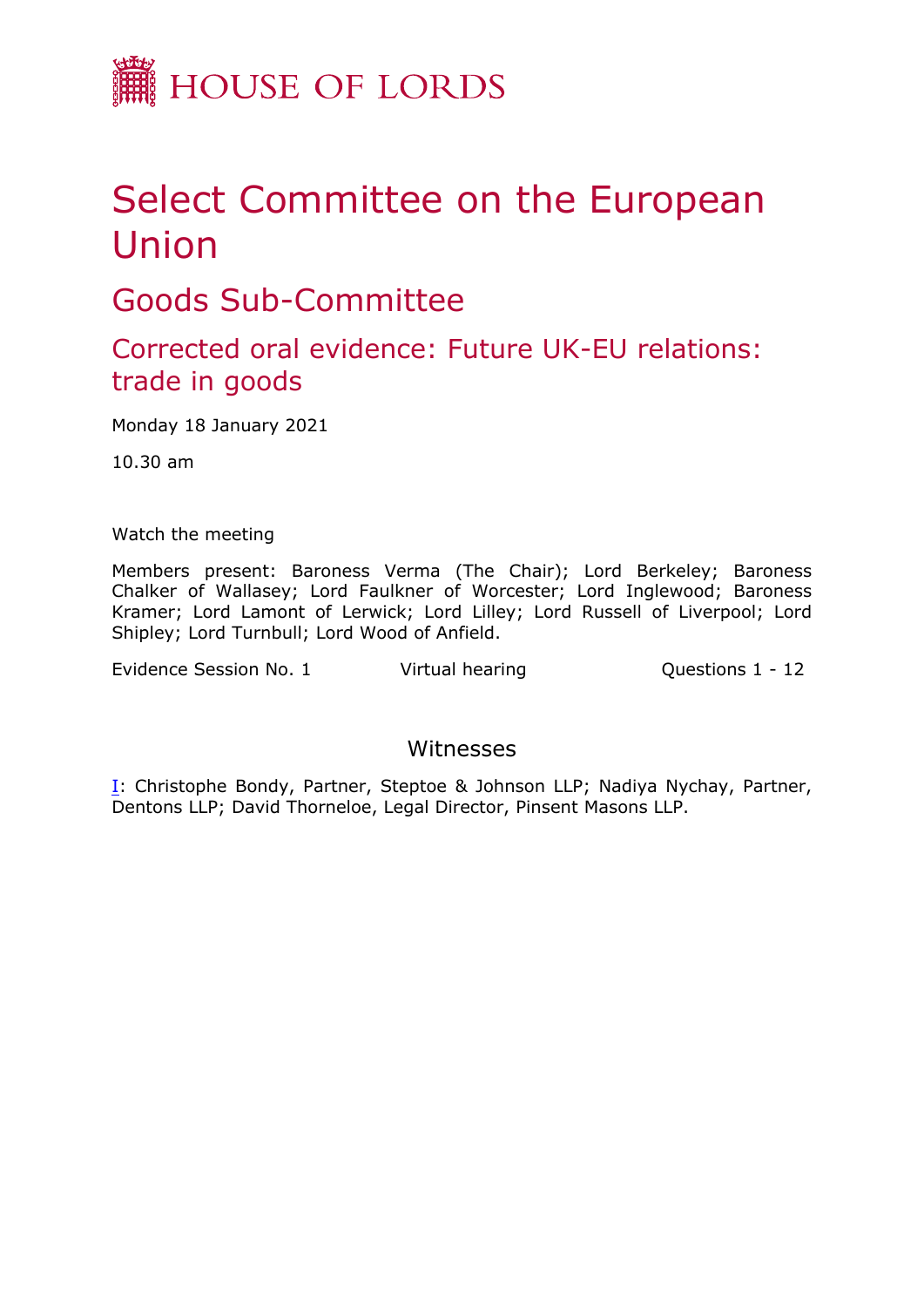## <span id="page-1-0"></span>Examination of witnesses

Christophe Bondy, Nadiya Nychay and David Thorneloe.

Q1 **The Chair:** Good morning, colleagues. Welcome to our three witnesses to our evidence session on future UK-EU relations: the trade in goods.

Thank you very much for joining us this morning, Christophe Bondy, a partner from Steptoe & Johnson; Nadiya Nychay, a partner at Dentons; and David Thorneloe, legal director at Pinsent Masons. Thank you very much for being here at our evidence session this morning.

As you are aware, it is a public session. I would like to ask you to come back to us with any small alterations or amendments to the transcript if you find that it has not been recorded correctly. Once the session is over you will be asked to exit. I ask colleagues to reconvene afterwards on Teams.

This is an evidence session where you have already seen the questions. As I always say to witnesses, I cannot guarantee that colleagues will ask the questions that have been sent, and they may come back with supplementaries. I will start the session by broadly asking all three of you what your overall impression of the trade provisions in the agreement are. Could we start with you, Christopher?

*Christophe Bondy:* Thank you, Baroness Verma. It is Christophe, not Christopher.

I view the agreement very much as a divorce agreement. It is a highly unusual situation in international trade, in that most international trade agreements are meant to bring two economic spaces or economies closer together, whereas this one from the start was seeking to take them further apart.

In its substance, it is what one would understand as a basic free trade agreement of the kind that I spent several years working on in negotiations between Canada and the EU, and many of the headings will be the same. As befits a divorce agreement, it also recognises a very long relationship between the UK and the rest of its EU partners, and so had to address through the initial withdrawal agreement things such as the UK's financial responsibilities arising from its membership, treatment of persons, the Irish border and even, within the actual TCA, issues that would not normally be in a trade agreement, such as social security cooperation or co-operation on enforcement of criminal prosecution.

Beyond that within the TCA—perhaps recognising a level of concern or, frankly, mistrust about the direction of travel of the UK—there is what I think is a rather robust level of safeguards that the EU insisted on that are specifically relevant to trade in goods. There are the non-regression provisions, which are robust, but there is also the ability for one or other party to withdraw benefits of the agreement if they feel that the level playing field elements, such as environmental and labour standards or subsidies—state aid—are destroying conditions for competition between the two parties.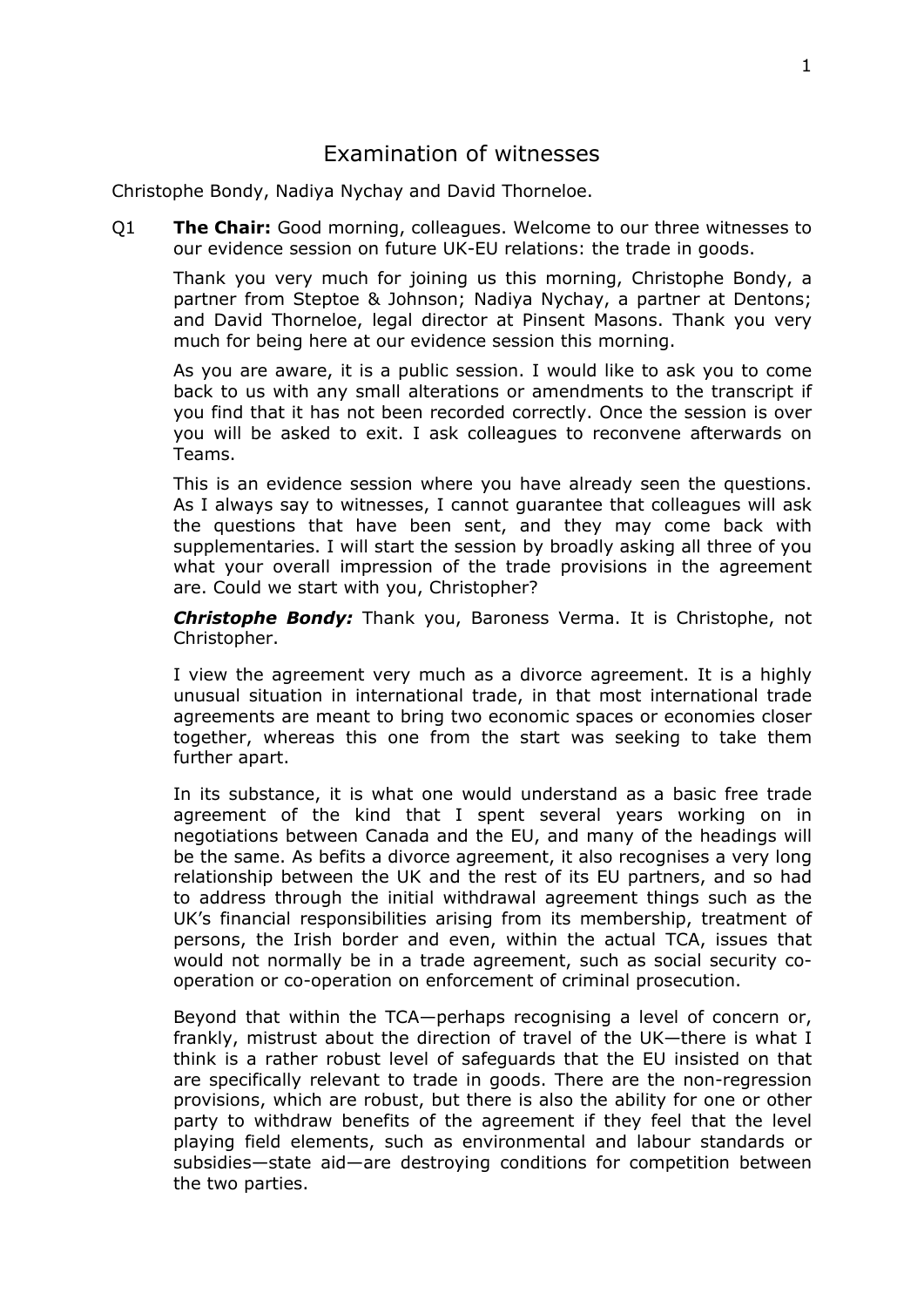That reflects the unique situation of the UK vis-à-vis the EU market. For the UK, the rest of the EU was not a foreign market. It was its home market. It is now stepping back from that, and the EU becomes a foreign market with all the implications that we are beginning to see.

**The Chair:** Thank you, Christophe. Apologies for my pronunciation. David, may I ask you to come in?

*David Thorneloe:* Yes, thank you, Baroness Verma. I completely agree with Christophe. The context is really important when looking at this trade agreement. Because we are leaving the EU, it is inevitable that barriers to trade are being raised. The question is to what extent the agreement limits that rise. Certainly, the absence of tariffs and quotas on trade in most goods is a major benefit in avoiding those barriers, but in so many other ways, particularly customs barriers and regulatory barriers, the position we are left in by the agreement is that those barriers are raised to a pretty high level. Of course, with around 50% of all the UK's external trade being with the EU, seeing those barriers imposed is going to be quite a shock to the UK economy when we have become so accustomed to having access to a seamless single market. That impact is not just direct, for businesses operating at the border and across the border, but indirect, in a ripple effect that goes right across the economy to so many businesses.

*Nadiya Nychay:* My overall impression is perhaps somewhat different from the voice of Christophe and David on this issue. It is my impression that the agreement was negotiated and drafted with a view to making it a dynamic agreement, in the sense of allowing the trade partners to continue to shape the agreement going forward. By its nature, the agreement will have accretion over time, so the way it moves will be important.

The agreement is unique, because it cements a permanent partnership and dialogue between the UK and the EU on matters that relate to the trade relationship and every other matter covered by the agreement. The geography of the new relationship does not change the fact that the UK will continue to be a close ally of the European Union going forward. That said, in the absence of fully-fledged membership of the single market in the European Union and participation in the customs union, and considering the UK's negotiating priorities and the red lines, as we commonly refer to them, I think the overall deal is quite balanced.

There are multiple options for parties, with the scenarios provided for, to further develop the agreement. Importantly for the UK, it leaves a lot of options for working in the policy space, including potentially choosing to create more divergence<sup>1</sup> between the European Union and the UK, or to work independently, and in a sovereign fashion, in areas where it would like to see a distinct approach being developed, as compared to that developed in the European Union. It also provides for multiple options and scenarios for parties to review the trade deal, to address the

<sup>&</sup>lt;sup>1</sup> Note by witness: corrected to: "convergence"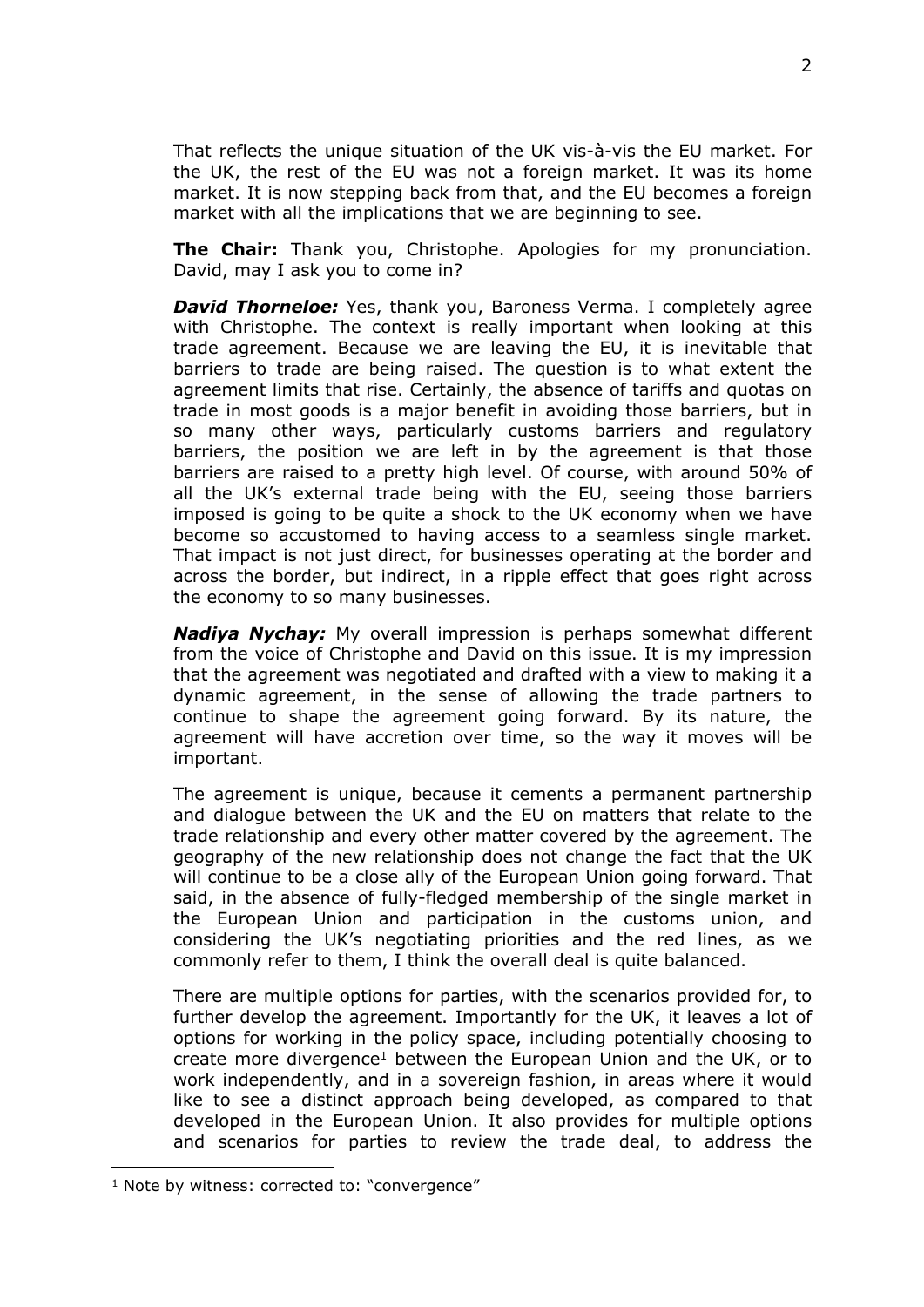economic effects of the trade deal, reconsider it, rebalance it and reshape it.

To me, the agreement is dynamic and flexible in what it can offer. More importantly, it is an essential agreement. Considering the reality of the context, to which David referred, I think the agreement was necessary because, in the absence of parties' ability to hash out their differences, trade between the EU and the UK would revert to the MFN tariff in the WTO. That would have been an unhappy scenario, in my opinion. In that respect, the TCA that was concluded is certainly the happiest of the scenarios. The UK is in the process of seeing how the agreement will work going forward, but there is no doubt in my mind that, if we compare this agreement in the stratosphere of regional trade agreements concluded by the EU with other free trade area agreements, it is unique.

**The Chair:** Thank you very much. That allows us to open up to questions from colleagues.

Q2 **Lord Lamont of Lerwick:** Good morning. If I could, I will turn to Christophe, and then the others can comment if they wish. You referred to your experience with the EU-Canada agreement. Could you tell us what problems arose from that, and whether you would expect similar problems to arise with the UK agreement with the EU, based on your experience with the EU-Canada treaty? Secondly—this is addressed to all three witnesses—if you could influence anything in the agreement now going forward, and there are only certain things that can be influenced, what loose ends would there be?

*Christophe Bondy:* It is difficult to compare the negotiations between Canada and the EU and between the UK and the EU, because the starting point was so fundamentally different. The political situation was so fundamentally different. The EU and Canada were largely agreed from the start on what they were doing, which is that they were seeking to negotiate a free trade agreement. A free trade agreement, in modern terms, has a certain range of chapters that address things such as public procurement, temporary entry of persons, trade in goods and the whole panoply of things one sees in such agreements.

Within the negotiations relating to specific chapters, there would be particular discussions—perhaps on rules of origin or exceptions to be taken to investment and trade in services rules, or perhaps the scope of elements of public procurement or tariff rate quotas. Usually, in a trade agreement, one ends up with a few issues at the end that become contentious—for example, beef quotas or cheese quotas. Those things get pretty picayune.

In the EU-UK situation, I think there was almost disagreement from the start about what we were doing, with the EU being fairly firm from the start that if we were doing a free trade agreement it was going to be this, and the UK trying to do, as it was commonly called in the UK, a CETA plus or a CETA plus plus. I think that led to a higher degree of disagreement. As I mentioned, the EU wanted a higher degree of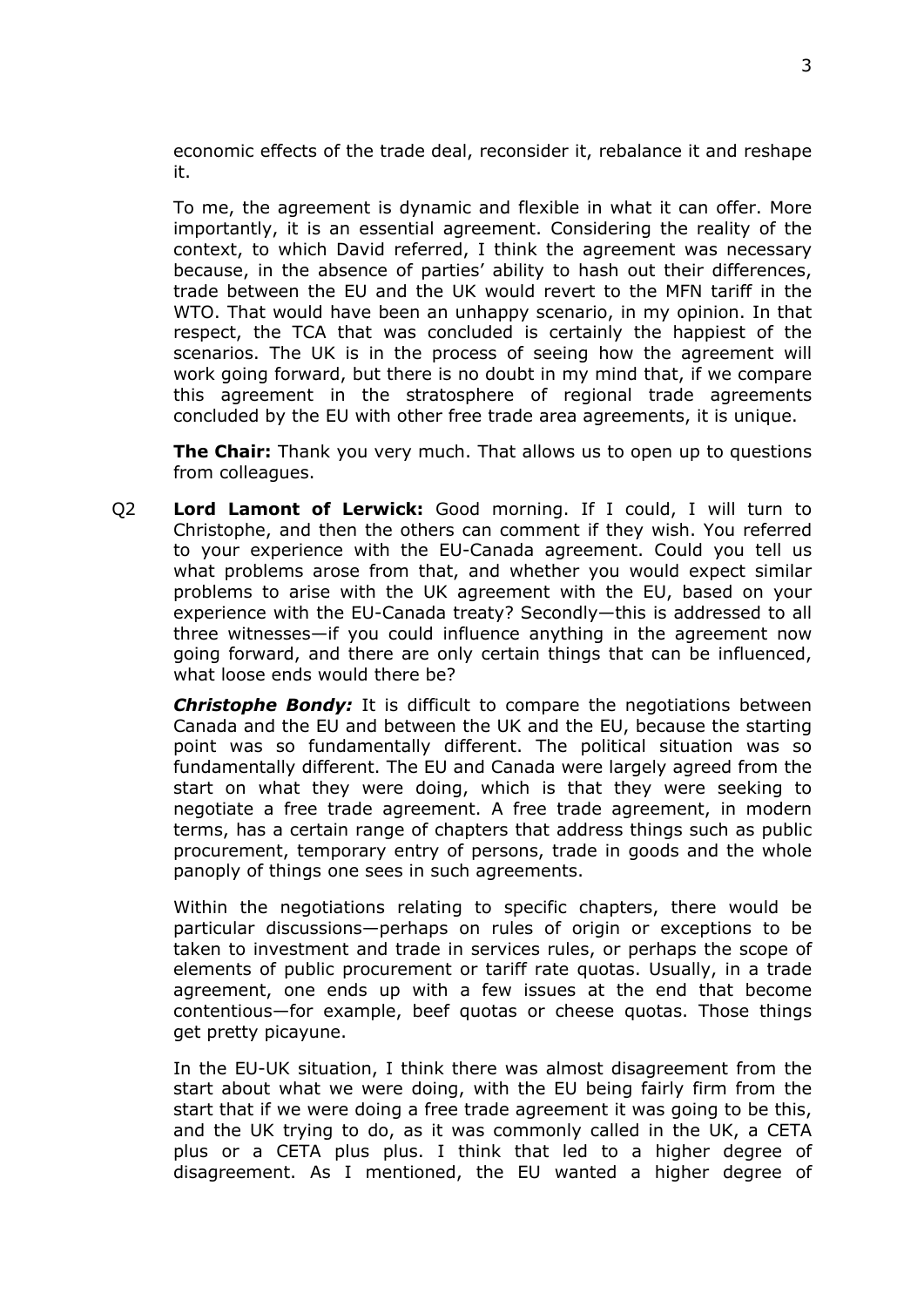assurances in this agreement with regard to things like the level playing field, which you do not find in the CETA.

I agree with Nadiya. The issue will be the behaviour of the parties going forward, and to what extent the UK seeks to diverge from regulatory standards in the EU, and to what extent the EU, in response to that, evokes the dispute resolution provisions of the agreement, and whether or not that relationship is productive or combative.

What I can be sure of, looking at the agreement and the number of subcommittees and committees it contains, is that it will continue to be a primary occupation for many people in the UK going forward, and rightly so, for the simple reason of proximity and this being your primary market. On the issue of what needs to be fiddled with, I defer to my colleagues for now because I think I have been speaking too much.

*David Thorneloe:* I am very happy to pick up where Christophe has left off with those loose ends, as you called them, Lord Lamont. I would probably characterise it as a platform in some ways. It is only in specific areas that there is room for hope. We need to be realistic: politically, both sides, after a painful negotiation, will want to step back and take a breath. They are not about to reopen the agreement or have massive new changes or developments that they could not agree on just a few weeks ago. It provides a platform. I would probably single out in particular the trade facilitation measures and customs facilitation, where there is room to co-operate and agree processes that could be quite helpful in years to come.

Another thing I would single out is mutual recognition of professional qualifications. There is no agreement on recognising them in the agreement, but there is a process for discussions to take place about agreeing some mutual recognition. Generally, there is a real lack of mutual recognition, which is a major drawback in the agreement. The more that we can take advantage of and reach agreements on things like that, the better. We need to expect that it will be a gradual process. It will take years, not weeks, to build on the agreement.

*Nadiya Nychay:* I will briefly comment on Lord Lamont's question. First, on the question about difficulties that may have been experienced in the implementation of the CETA agreement, we may be in the position of trying to compare the results of the agreement negotiations with those that have previously been concluded between the European Union and its partners. It is important to remember that—the position of European and non-European countries vis-à-vis the European Union is very much dictated and informed by the history of those countries with the European Union, on the one hand, and on the other hand by the economic calculus—what is in their best economic interests.

While we all try to look at the specific chapters and see how the other partners of the European Union do in their negotiations and what they have managed to achieve, I think this deal stands on its own footing. It was taking on board the fact that we were trying to disintegrate an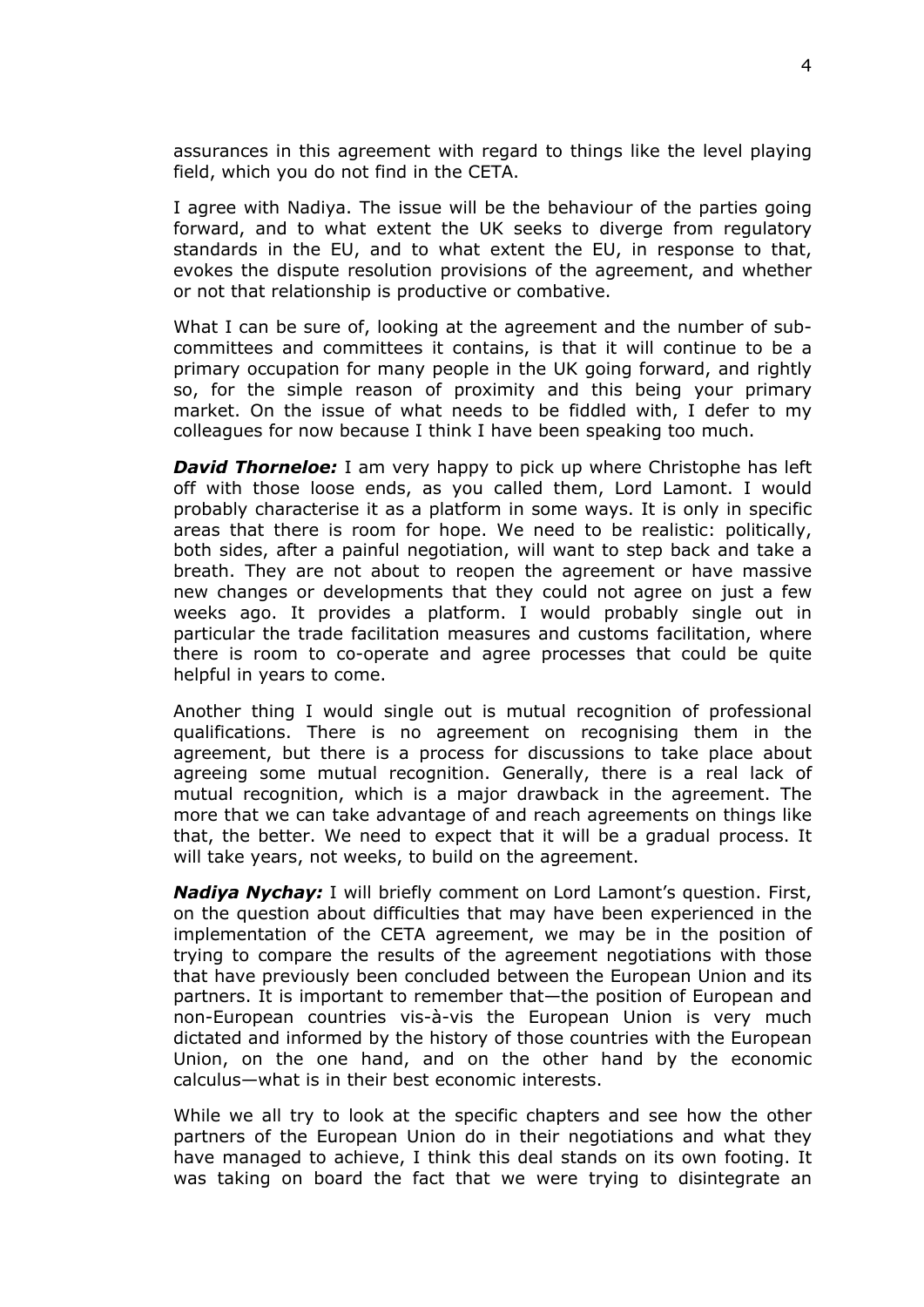existing regional trade agreement of the European Union and the customs union and create an environment that meets the demands of the United Kingdom's choices on sovereignty and regaining its right to govern and exercise its right to policy-making, removing the jurisdiction of the European Union courts and creating space for independent policy developments in foreign affairs and in different domestic policies.

I think that technical difficulties will continue to emerge. That is why the agreement is going to be a live agreement. How it is implemented going forward is important, but on the specific and very interesting question of the loose ends I agree 100% with David. Another area that is, of course, extremely sensitive and important is conformity assessment. In the area of conformity assessments, very little has been achieved. That may be a genuine complexity and obstacle in the conduct of trade specifically between the European Union and the UK.

Q3 **Baroness Kramer:** Could we spend a few moments looking at rules of origin? I think we all understand that full, bilateral cumulation was negotiated in the TCA, but no diagonal cumulation, even where both parties have a free trade agreement with the potential source country involved.

Do you have any sense, from your discussions with your customers, of what impact that is having on their decisions about how they procure and where they procure? I would also like to hear any comments you have on the complexity of dealing with rules of origin, and whether or not there are ways forward to reduce that complexity?

*Nadiya Nychay:* In a world without access to the EU single market and customs union, and in a world where originating content determines access to preferential tariffs, the immediate effect of the trade deal is that the rules, as they are currently drafted in the agreement, will cause UK trade flows and supply chains to reorient themselves somewhat along European lines. That is undeniable. It will happen.

As to whether and why the rules of origin have been negotiated to encompass only bilateral cumulation and not diagonal cumulation, from my experience of reviewing trade agreements and, in part, negotiating them as well, rules of origin are always very politically sensitive. It was one of the last issues on the agenda of both the EU and the UK as we were approaching the end of last year. Such negotiations are not easy to handle, particularly when you are negotiating with the European Union, which has done many such deals in the past and has the collective knowledge of everything that its domestic industries are asking for or expecting.

While, at the moment, there is no diagonal cumulation, there are enough options integrated into the agreement to allow parties to reach diagonal cumulation in the future. Because of the political nature of the negotiation, the UK may need to accept additional obligations in consideration of the potential to have diagonal cumulation, but it has not happened yet. At the moment, as a starting point—I insist that it is a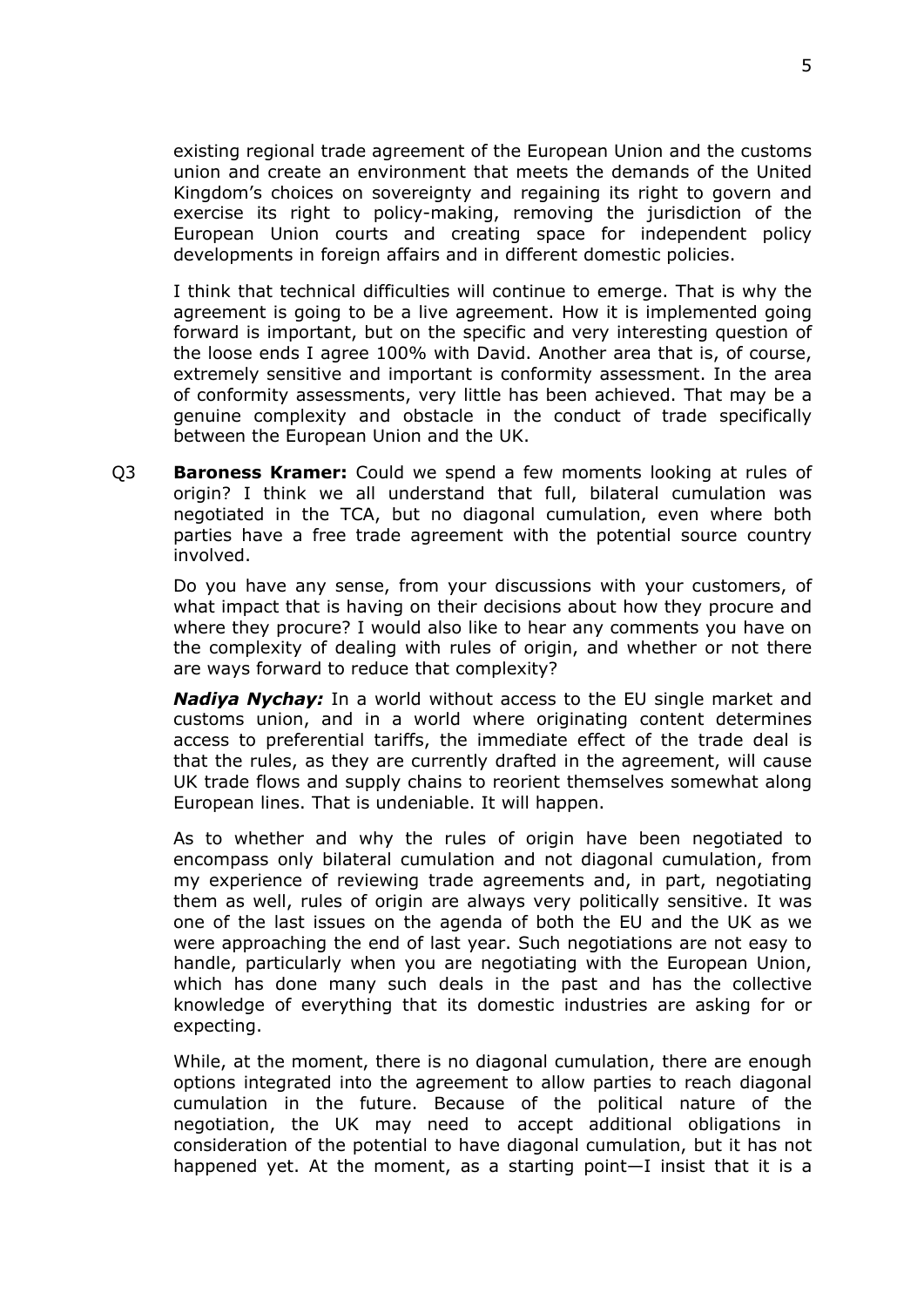starting point—we have only bilateral cumulation, but that is not to say that that is where things will end. There is a Customs Co-operation and Rules of Origin Committee that will be able to review how the agreement operates. At the top of everything sits the Partnership Council, which may decide to amend the rules of origin in 2027.

I view the agreement and the rules of origin provision as a starting point. There is enough leverage, and there could be more, in ask by the United Kingdom as it works with the agreement and determines what its ultimate priorities are. In order to negotiate more enhanced co-operation and more flexible provisions on the rules of origin, there has to be consensus in society about what we actually want. In December last year, there was no common understanding about how far we needed to go with these provisions, whereas on the EU's part it certainly had that view.

I believe that diagonal cumulation is still possible in the future, when the parties try to work, refresh, rebalance and reshape the agreement.

*Christophe Bondy:* It is undeniable that the application of rules of origin, in the absence of cross-cumulation, will have an impact on the place of the UK in EU supply chains. It is not quite the same thing, but we have already seen other implications, with the UK no longer being able to act as a distribution hub, or there being an impact on the UK's ability to act as a distribution hub, to EU member states.

There are provisions in the agreement for those issues to be reviewed. The ultimate rules of origin to be applied to products are subject to review on request after four years. From the UK's perspective, it needs to sell any potential enhanced improvements to the rules of origin on the basis of mutual interest with the EU. Frankly, I do not think that simply saying, "We don't like the impact of this on supply chains", will be very successful. The EU will respond by saying, "Then you shouldn't have left the EU". It is what it is.

The automotive business, for example, is a just-in-time business, where production chains have reached a high level of integration, but any business is cost-sensitive and time-sensitive. Once the full impact of the rules is assessed, that will be factored in. We have seen reports in the news recently about four different additional costs that are imposed on smaller businesses because of border issues. That goes beyond rules of origin. Those costs are going to be factored into businesses and, as was said at the beginning, it will mean some smaller businesses deciding not to do business in the EU, which has a knock-on impact on supply chains overall.

**Baroness Kramer:** Thank you. David, do you have anything to add?

*David Thorneloe:* Not really. I defer to the expertise of Christophe and Nadiya on rules of origin. I completely agree with everything they have said.

**Baroness Kramer:** On the other side of the question—the pure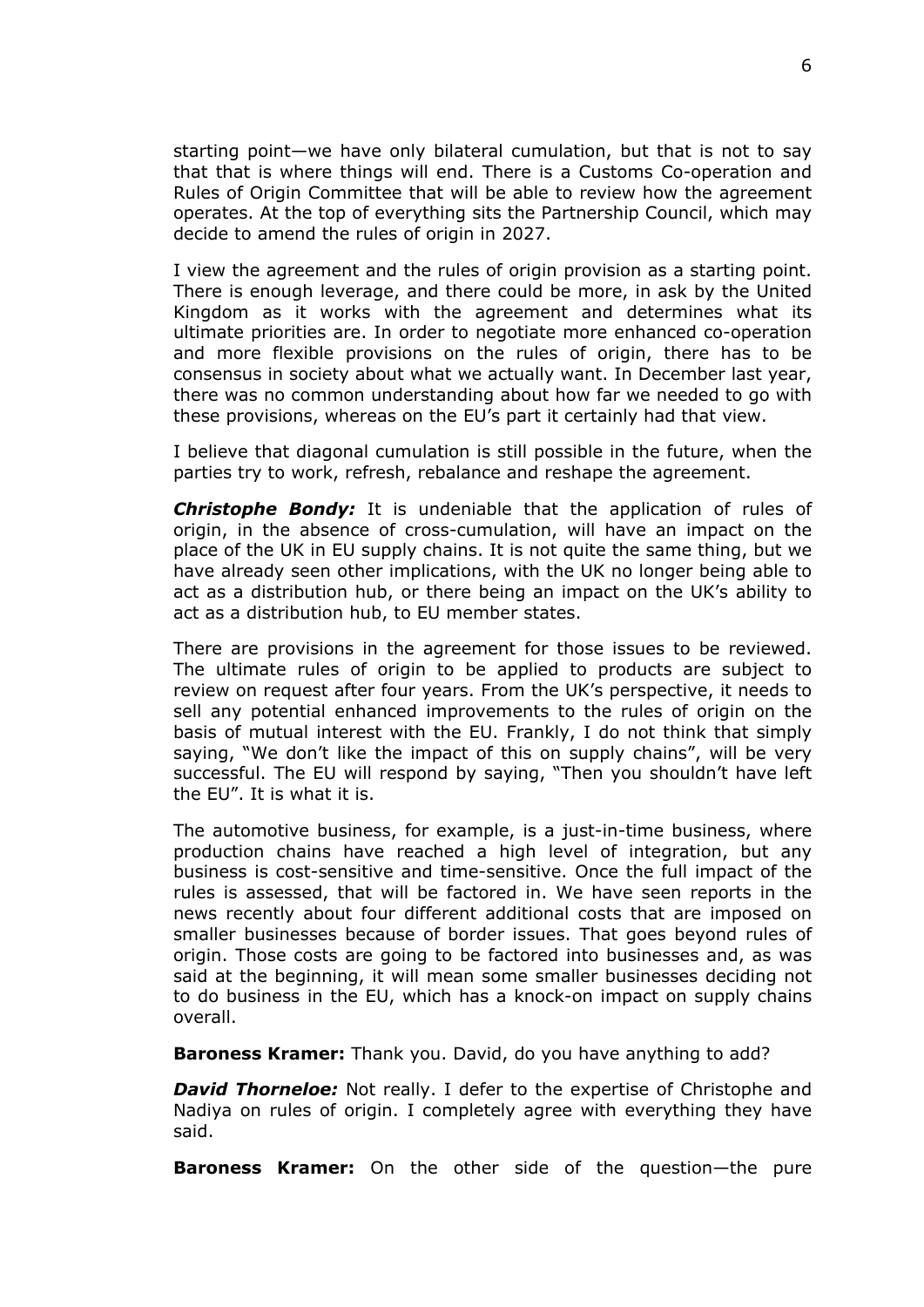mechanisms of form filling and establishing the levels of origin—clearly the underlying rules cannot be reviewed for four years, by which time supply chains will have adjusted fairly fundamentally, but is there any flexibility to do something about the actual paperwork?

*Christophe Bondy:* It is a regime of self-certification. One has to determine the origin of the product. Frankly, everyone has to take very considered legal advice to understand how their product fits within the specific rules of origin for that particular product category. There will be some initial need for advice in that regard. The self-certification regime is helpful, but it also means that one has to keep records for four years there are potential verifications, for example. I think a three-year grace period has been put in, and a one-year grace period for being able to demonstrate that on the part of importers.

There is also a regime for an importer to make a declaration, as opposed to the exporter. There is no doubt that even the regime of selfcertification will require a different level of thought process on the part of UK-based businesses—I should say Great Britain-based businesses rather than UK—in relation to what they do when they put a good in a package and send it off to Northern Ireland or to the EU.

Q4 **Baroness Chalker of Wallasey:** In the light of what Nadiya and David said, to what extent does the TCA address issues of conformity assessment, both in general and by specific sectors? I see great problems coming there.

*Nadiya Nychay:* Getting right to the issue, I have identified that area as one of the loose ends in the agreement for the United Kingdom. That is because there is no real chapter on mutual recognition of conformity assessments in general. From the conformity assessment perspective, the agreement does not offer much by way of an immediate solution. While the EU did not want to address the issue in general, it did, however, engage with the UK on specific sectoral exemptions that would help the UK in the initial impact of exit from the European Union.

What was important for the UK, and what was negotiated, is that UK Type Approval Certification for vehicles will remain recognised in the European Union as long as the UK continues to adhere to the common UNECE set of rules for those vehicles. With that waiver in place, there will still be paperwork; it is a success, but it is not without a price in the burden that the manufacturers will experience.

There was nothing agreed on chemicals that was important for the UK, but the UK has asked for, and managed to secure, the EU's agreement in accepting certification for pharmaceutical plants, compliant with EU rules on good manufacturing practice. That is a success, but it is not a complete success, because some aspects of the safety of products may still need to be reviewed by both the UK and the EU.

Very little has been done on aerospace products. The rules are very complex. They want to move towards mutual recognition of testing and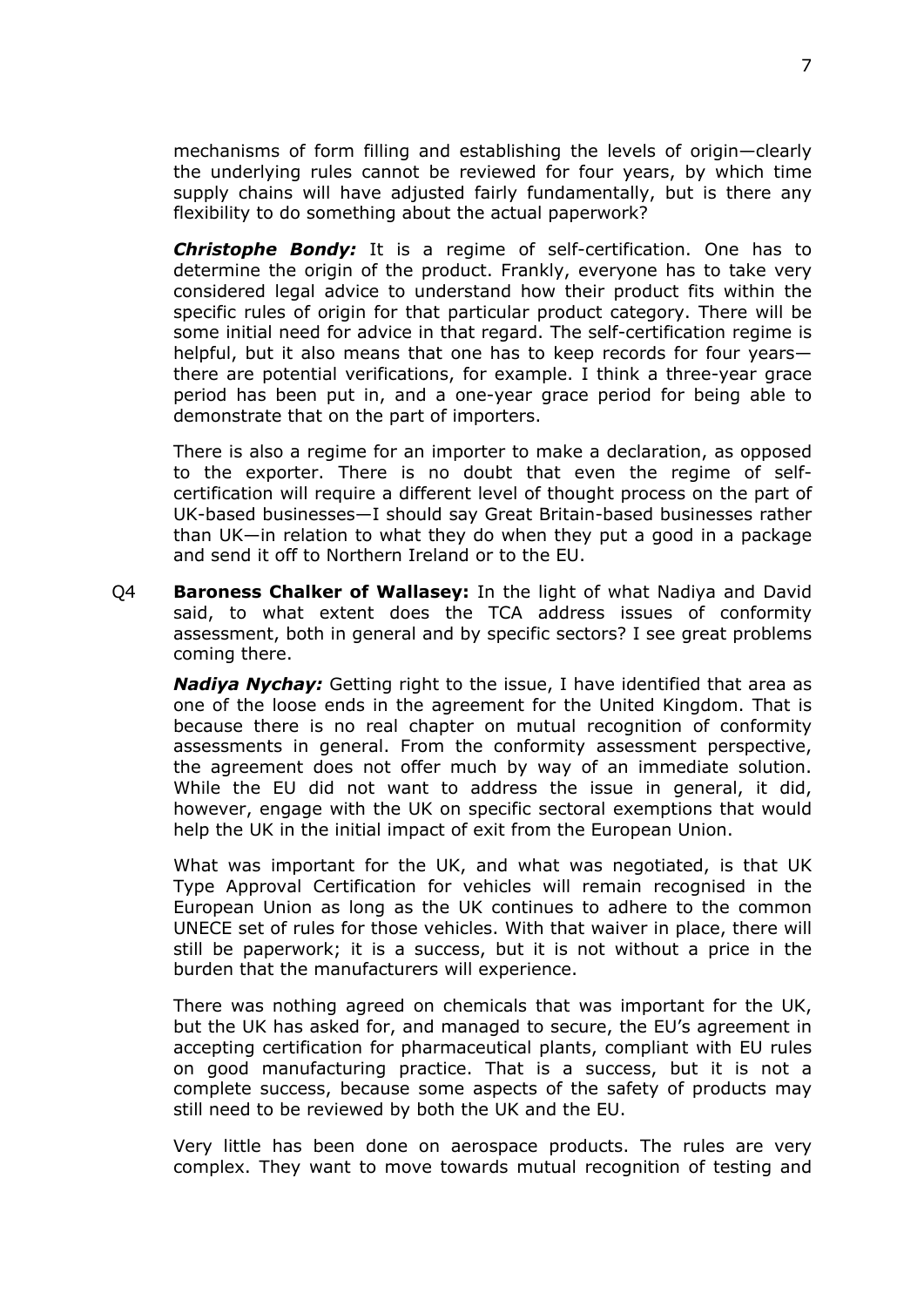certification to allow both sides to set up test facilities, but that has not happened yet. The annex at least foresees the possibility of the EU extending their scope to automatic recognition of UK aeronautical products and designs over a period of time.

There are similar commitments in the space for food products and animals. This is a chapter where the two parties need further impetus to work on it. Hopefully, that will happen, but at the moment the UK will be impacted gravely here. Being a member of the European Union, it benefited from the long-established case law of Cassis de Dijon, whereby if your product is legally placed on the market in the member state you do not need anything else to trade anywhere in the European Union. Moving from that type of framework of existence to having each of your products being confirmed in conformity terms in the EU and the UK is a massive burden for businesses in the United Kingdom. Businesses will need to make a lot of adjustment, and it will of course be incredibly costly.

As Christophe mentioned, there are separate provisions for Northern Ireland. That is a very complex regime, and a parallel runs across the agreement. The long and the short of it is that this one chapter is where we need to look at additional solutions for the UK going forward.

**Baroness Chalker of Wallasey:** Thank you. I very much agree with you. David, do you have anything to add?

*David Thorneloe:* Nadiya covered the main points really well, so I will just add a couple of things. The technical barriers to trade chapter that deals with conformity assessments is very thin. There is lack of mutual recognition. Looking forward, there are arrangements for co-operation, but essentially they are about transparency of information and discussion, so they are very limited.

As Nadiya said, the real impact of what is not in the deal is shifting from a single seamless system of regulation to two systems. That is doubling compliance for many people. Realistically, Nadiya is quite right: building on the agreement is really where we want to try to find some hope, to see if we could get more co-operation and more recognition of systems. The real challenge here is that the EU's price for that, understandably, is that it would want the UK tied in very tightly to the EU's regulatory system and bound by the EU's laws and the EU's courts. Of course, there was a very clear red line for this UK Government about Brexit meaning extracting the UK from those systems. It is difficult to see how those two competing views of the UK and the EU are compatible and could be a basis for building on the provisions.

**Baroness Chalker of Wallasey:** Being a dynamic agreement, there is going to be a lot of dynamism going on. Christophe, do you have anything to add?

**Christophe Bondy:** I have a couple of points. We have to recall that it is not typical for the EU to enter into deep mutual recognition of other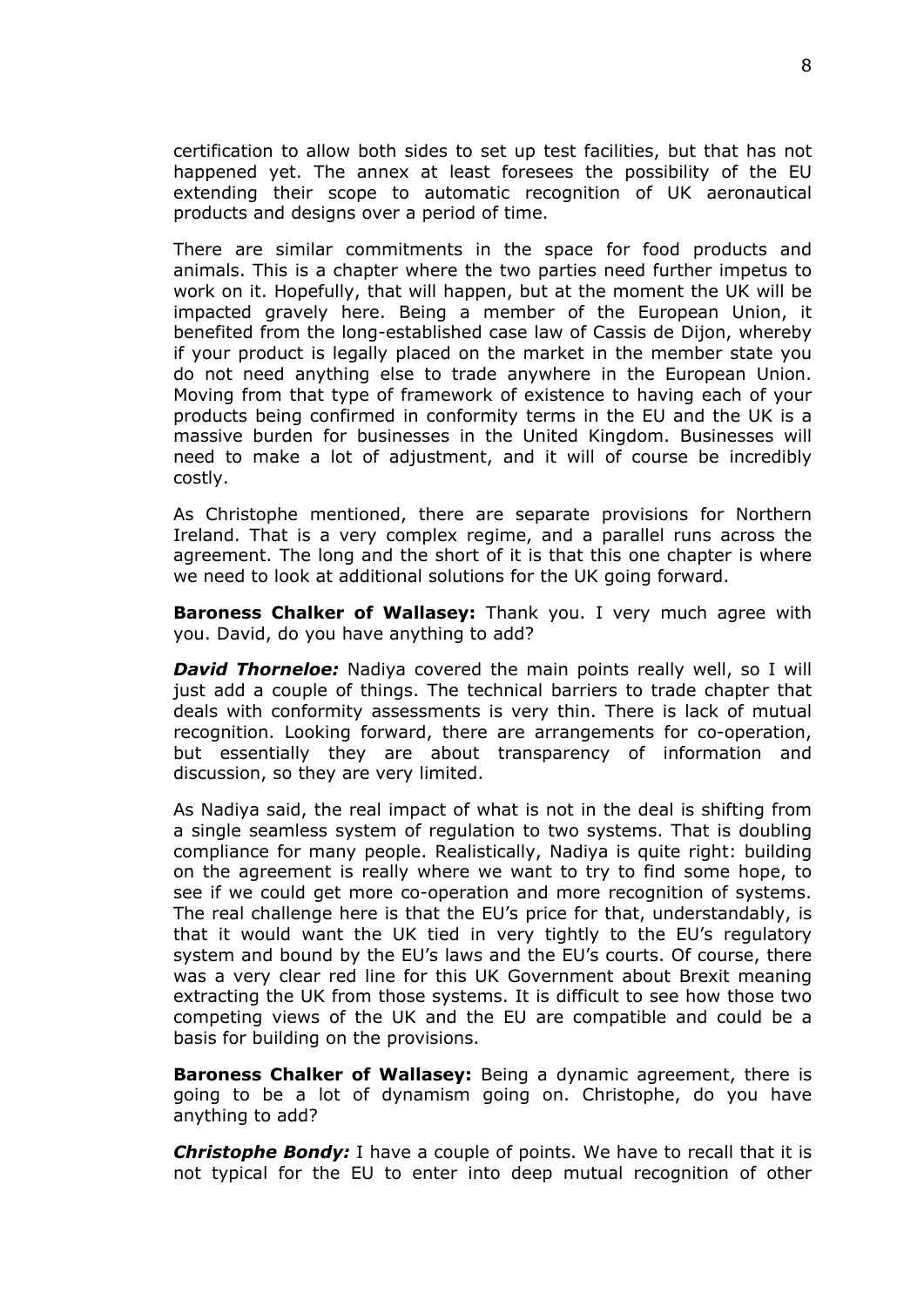regimes' regulatory standards outside the ecosystem of the EU, as David suggests. What is more typical in free trade agreements is mutual recognition of conformity assessments in relation to the other party's standards. Under the CETA, for example, there could be someone sitting in Alberta double-checking whether a good being sent from Alberta to Germany conforms with Germany's standards. It is a way of smoothing that, and it would not typically exist outside the free trade agreement. Even in that regard, arguably the TCA is CETA or Japan-EU minus in some respects, and something that might be fixed going forward.

That being said, one little ray of sunshine—I have a ray of sunshine coming through the trees of south Dulwich—is the fact that, according to the agreement, where the EU accepted a regime of self-certification of conformity prior to entry into the agreement, the same regimes of selfcertification will apply, but they will be as they apply vis-à-vis third-party countries. One is falling to third-party status, as opposed to—this was referred to—the fact that if something is certified to conform within the EU and put on the market, it is assumed that it can be sold everywhere.

**Baroness Chalker of Wallasey:** I can see that a lot of work needs to be done. Thank you very much, all three of you.

Q5 **Lord Lilley:** Are the level playing field terms of the TCA both reciprocal and symmetrical? In practice, which party is likely to find itself using the arbitration mechanisms to challenge measures which the other side has brought in that it thinks distort trade?

In the past, we have made far less use of opportunities in the European single market to subsidise than the other countries. That is the background to my question.

*Christophe Bondy:* The obligations on the level playing field are reciprocal. They are obligations of non-regression, and they set out a series of principles rather than adherence to specific EU laws.

As to who is most likely to invoke them, I think there is a balance of power in the sense that the UK is about 65 million people and the EU is 400-odd million people. The threat of withdrawing access to that market is a bigger stick than the threat of withdrawing access to the UK market. That will have to be assessed case by case. My general thinking with regard to these provisions, which go much deeper as disciplines than one would usually see in a classic free trade agreement, is that each party will have to very carefully assess how the measures it proposes to adopt may or may not be caught by the safeguard provisions.

With regard to state aid and subsidies, there is quite a complex regime set out in the agreement for setting parameters for state aid, beyond things that are in the WTO. It is clear that export subsidies, for example, or local content subsidies are illegal, as they are in the WTO. Beyond that, there is a lot of language in the agreement about the purpose, or the legitimate context, of subsidies, and the notion of the impact on the conditions for trade of the traders in the other parties. I think there will have to be a careful assessment on a case-by-case basis. The extent to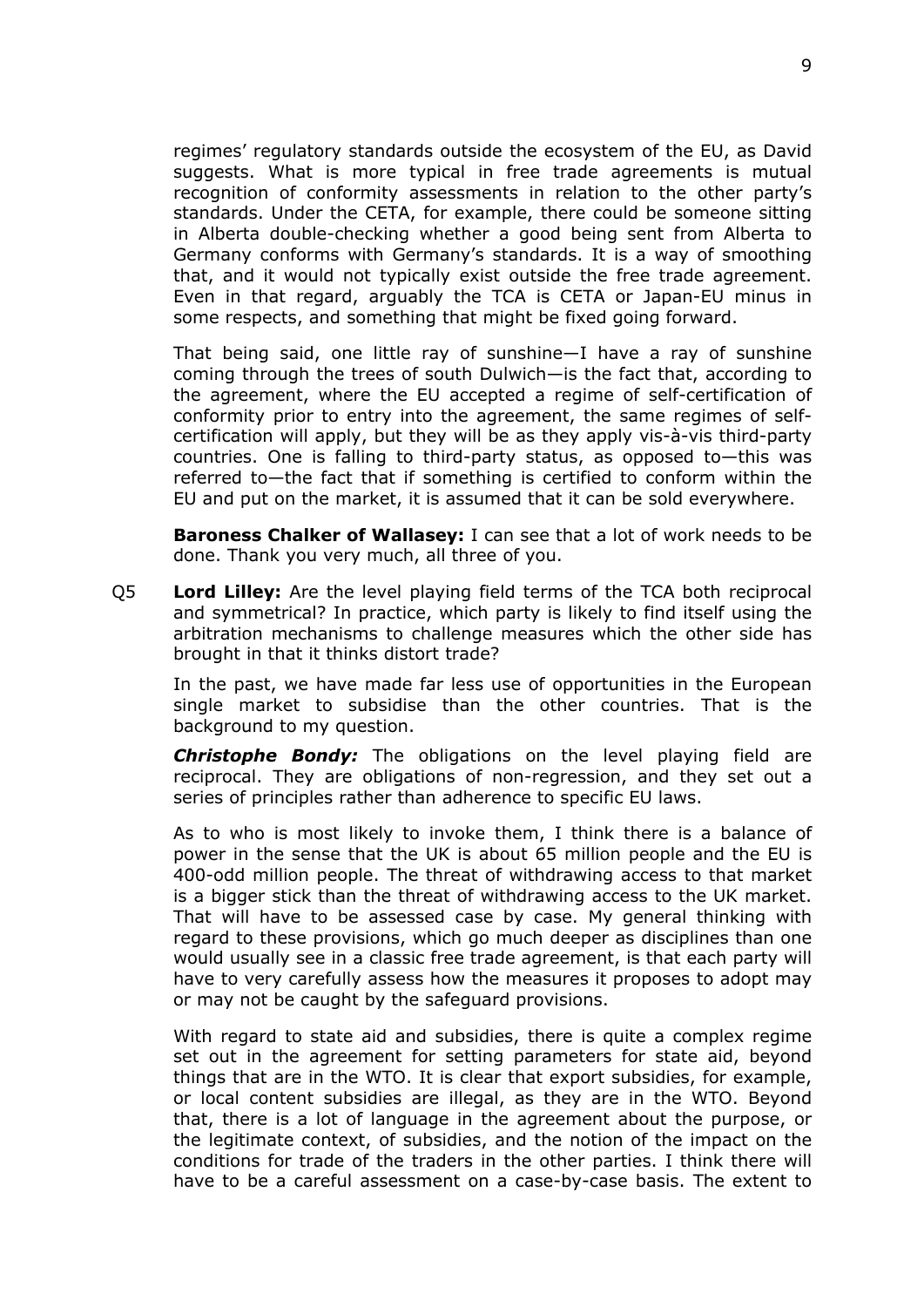which one party or the other invokes those safeguard provisions will depend on economic interest case by case. The fundamental dynamic is that the EU is bigger than the UK, so arguably the UK has more to lose on a high-level basis by not complying.

It is an issue generally. Regardless of the whole issue of sovereignty and the political emotion on that, UK manufacturers are, out of their economic self-interest, going to think, "Do I want to remain in compliance with EU rules in order to be able to continue to sell in that market?" It is not even an issue of safeguards. It is, "Do I allow my product to get into that market?" If the EU deems that the product no longer meets its health and safety standards, for whatever reason, then quite apart from the level playing field, the EU is going to decide that the product cannot be sold in its market.

**The Chair:** Thank you, Christophe. I am mindful of time, colleagues and witnesses. May I ask for a little brevity? That would be helpful so that we can get all the questions in.

*Nadiya Nychay:* Thank you, Baroness, and thank you, Lord Lilley, for the important question on the level playing field measures, particularly in the space of subsidies and state aid. I think there is a philosophical decision to be taken by the UK Government. At the moment, the UK system is entirely based on the state aid regime of the European Union. There has to be some logical conclusion to that process.

What should it be? One way to handle it would be to take on board everything that we have learned and done. You pointed out that the UK did not use a lot of subsidies in the past. That said, it was championing legal subsidies in earlier years for urban regeneration projects in the United Kingdom, thanks to which Birmingham and Manchester have become vibrant and modern cities.

Taking on that positive experience of working within the EU general state aid regime, the UK can properly capitalise on it and create a space for an open-door policy with the European Union, discussing plans and what issues of convergence we can find, especially if we are trying to marry projects in science research and development, and bring universities and industry together. I think we can secure a space that will be noncontentious in allowing us to work in a subsidy regime, a newly found autonomous regime, while not stepping on the toes of the European Union.

In contrast, there is one big victory for the UK Government in that they never wanted agricultural subsidies provided by the European Union to be outside the scope of challenge by the United Kingdom. Because the subsidies in the common agricultural policy are so controversial, it is possible that, if the UK feels a severe impact from subsidised products on its market, it could take action against the EU.

*David Thorneloe:* Perhaps I could add something about reciprocals.<sup>2</sup> As Christophe said, the provisions are reciprocal and apply equally to the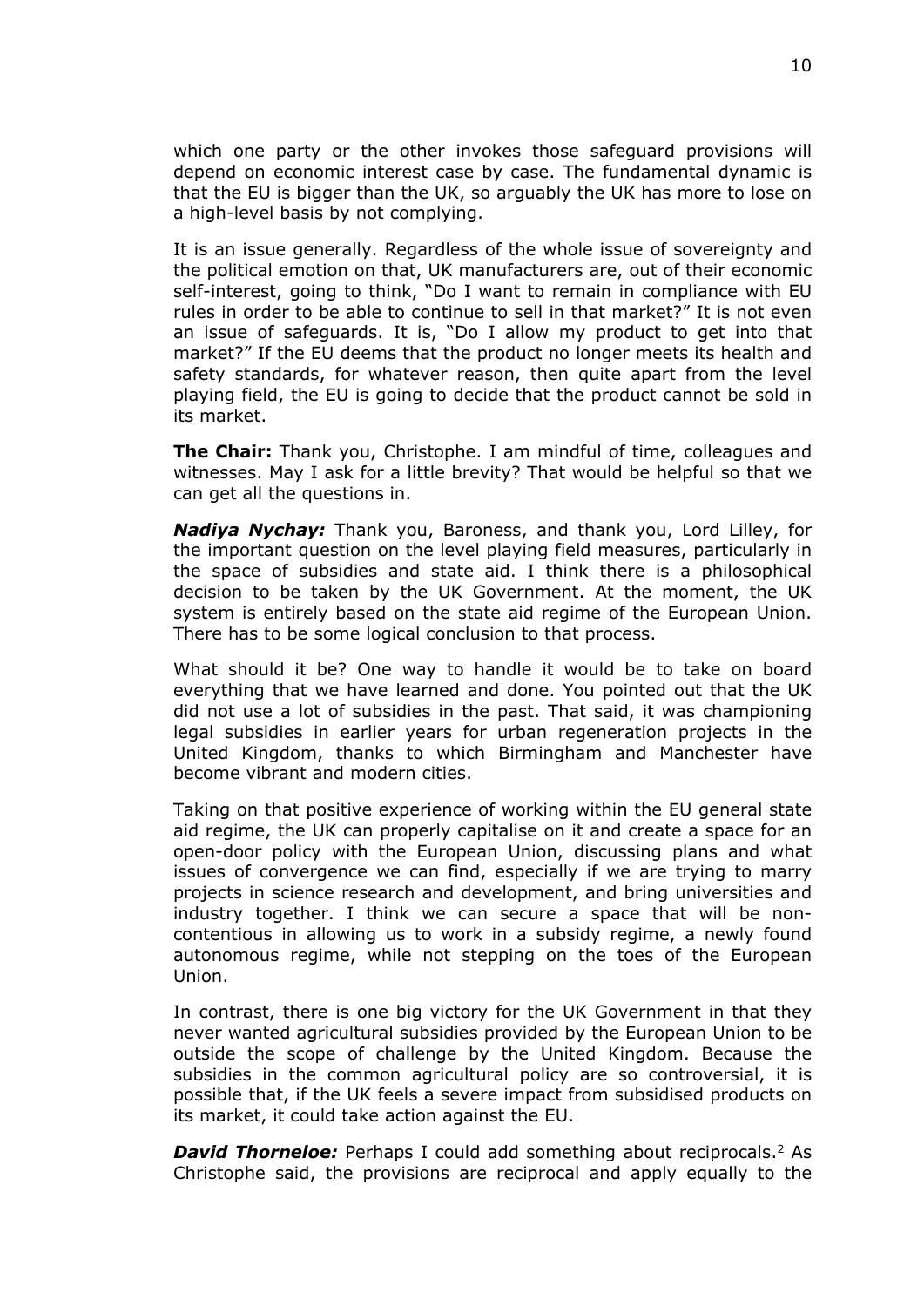parties, but there is something to be said about the political reality that we are in at the moment. The principles that are set out in the agreement are very much based in their structure on the principles that apply in EU state aid law. Of course, they are principles that we have been long familiar with.

In some ways, when you think about the extent to which these provisions will be invoked by either party, there is an advantage to the UK. This is a system that, within the EU, will police itself, as it always has done. Indeed, over the last 10 or 20 years there have not been huge numbers of occasions when the UK has challenged European Commission decisions about subsidies granted in other parts of the EU. That is because the EU has that enforcement system. There are plenty of other actors within the EU who will challenge those things. They will challenge things that are in the UK's interests. The UK may not need to act except in the most extreme cases where others are not challenging decisions, or where the right outcome for the UK is not reached at the end of a very long process of several years.

**Lord Lilley:** I did not quite understand Christophe's point. If we are not interested in using lots of subsidies, but we are concerned about subsidies used by the EU, why is the fact that there are 450 million Europeans and 65 million Brits relevant? It is not a question of our suddenly tearing up the whole agreement, is it? We enter a challenge on a specific subsidy, and that subsidy is applying to your exports, of which there are £100 billion more than our exports to them, so it is more likely to occur. I do not see why the difference in size or power enters into it. If it is legal for us to challenge it, why can we not challenge it?

**Christophe Bondy:** You can absolutely challenge it. My sole point was that the proportionate economic impact of withdrawing benefits of the agreement will be smaller, at a macro level, when the UK invokes it than when the EU invokes it. You are right, if I understand what is behind the question: it will have to be considered in a specific industry. That goes to my point about considering the balance of invoking it in a specific economic context. The UK's withdrawal of benefits vis-à-vis a particular measure by the EU in relation to a specific industry that it is subsidising may hurt and would therefore be effective. That will have to be determined on a case-by-case basis.

David's point is excellent. There are significant disciplines within the EU as a whole as between member states, so the UK, if it does not like a particular subsidy, may be able to let the issue be dealt with as an internal issue to the EU. I hope that is helpful as clarification.

Q6 **Lord Wood of Anfield:** I want to talk about the provisions for customs facilitation in the agreement. How do you assess those provisions? I am particularly interested in those on authorised economic operators. What implications might they have for the way that customs and trade proceeds? Maybe Nadiya and Christophe could lead on this.

<sup>&</sup>lt;sup>2</sup> Note by witness: about the reciprocity of the terms of the Agreement.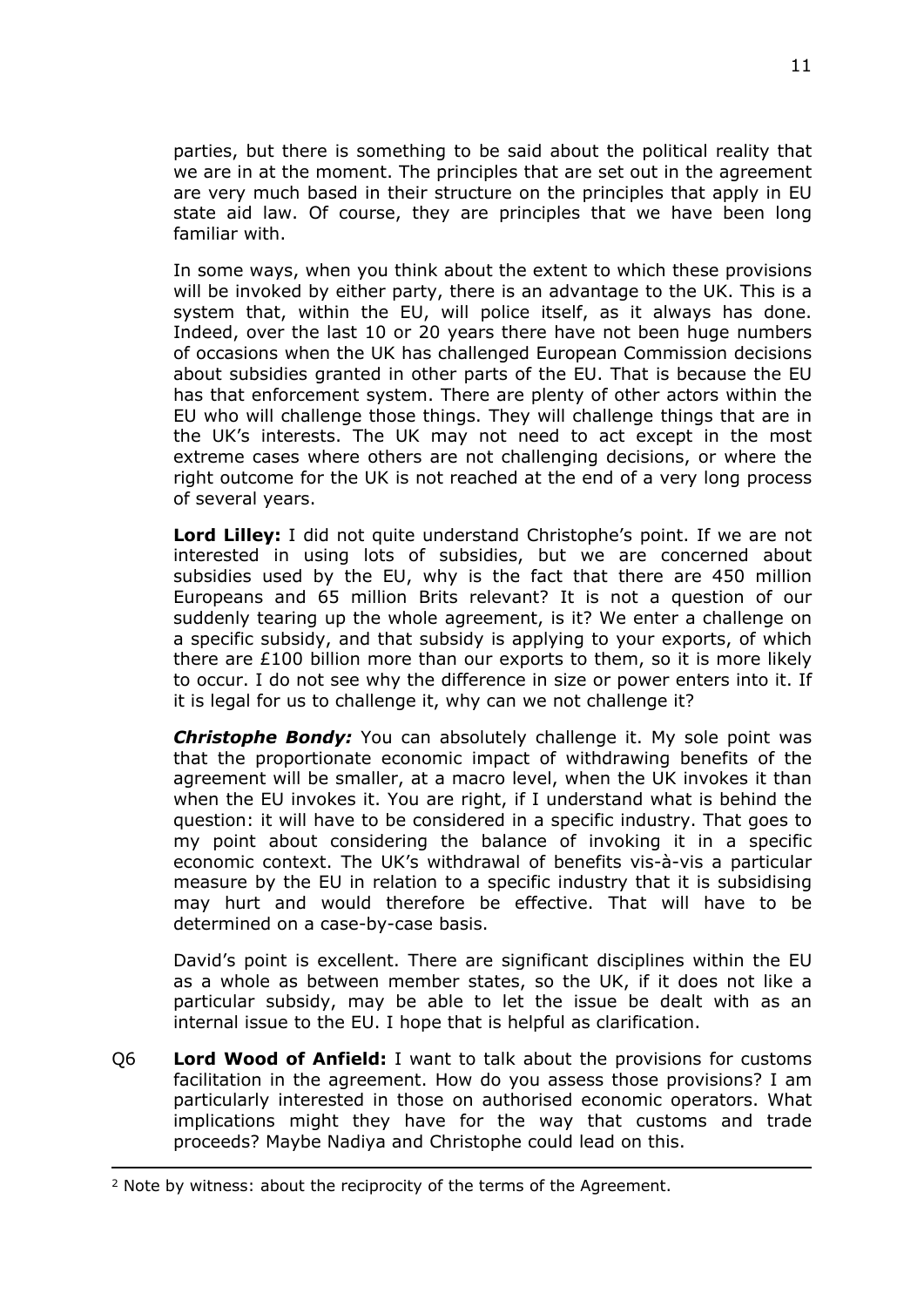*Nadiya Nychay:* In general terms, and briefly due to time, the chapter on customs facilitation is very standard. It includes standard language from the WTO agreement on trade facilitation. In fact, it picks up the parties' commitments undertaken as part of the WTO, but the agreement goes further in setting out provisions that provide possibilities for future co-operation between the parties. They encourage exchange of information relating to customs, transparency and enforcement.

While it may seem watery and not concrete enough, there are some specific projects that are already mentioned and have the potential for burgeoning. One is the initiative mentioned in the TCA: a pilot for developing a mechanism to avoid duplication of customs information. This is similar to what Norway and Sweden enjoy between themselves. If it were to materialise within this year, as the parties envisaged, it would be a fantastic development for the UK and the EU.

As respects the status of the authorised economic operator programmes in both countries, they are reciprocally recognised. It bears saying that there are two types of authorised economic operator status. One relates to customs formalities, the so-called AEOC, and one relates to AEOS, the security provisions. It is the latter status that has been recognised. The practical effect of that status on businesses will be that businesses that enjoy the status will enjoy equal treatment when going through the safety and security formalities in the partner's jurisdiction when they bring in goods for import or export. It does not mean that there will be no controls; they will simply be lighter as compared with the partners that do not enjoy that status.

Maybe one additional flexibility is that there is hope that the status could be granted to small and medium-sized enterprises, but the criteria are quite rigid. It remains to be seen how they can really help smaller businesses on the ground.

*Christophe Bondy:* That is right. In the interests of time, I want to refer to one experience. It is an analogy between the US and Canada. We have beyond the border initiatives where there is continuous discussion between Canada and the United States about how to facilitate customs arrangements in specific industries such as the automotive industry, and more generally. I foresee that the UK and the EU in their enlightened common self-interest will seek to pursue that dialogue beyond the bare bones that are set out in the agreement.

**Lord Wood of Anfield:** That is great. Thank you very much.

Q7 **Lord Shipley:** I would like to ask about the sanitary and phytosanitary chapter of the agreement. Nadiya said earlier that it was a dynamic agreement based on a unique permanent dialogue. I am wondering whether this is one of those chapters, because it only has an objective that the parties shall not use SPS measures to create "unnecessary barriers to trade". In the absence of SPS equivalence, to what extent does the agreement minimise trade barriers in that area?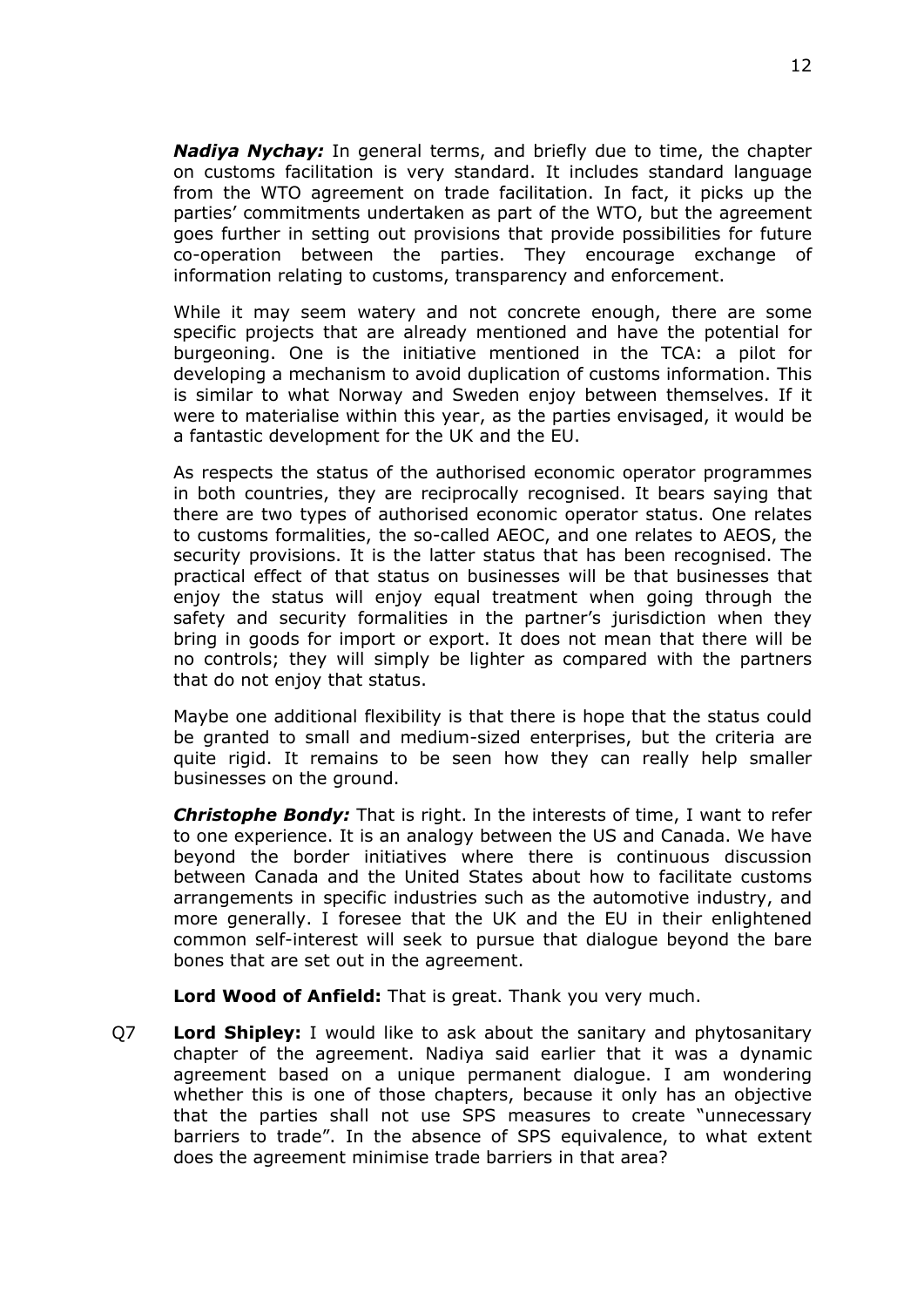*Nadiya Nychay:* You are 100% right: there is an objective that SPS measures should not be used to create unjustified barriers to trade, but the parties set out in the agreement specific actions that they think they should take to achieve that objective. Among those measures, from the more general to the more specific, there are commitments in the space of transparency, information exchange between the parties, and on matters related to the development of SPS measures, so they will know what is coming and when it is coming. The parties are committed to holding technical consultations regularly, if there are significant concerns in the space of safety and SPS measures.

Very importantly, and I think it will have a practical effect, the parties recognise the concept of zoning. That means that, if a given region in a partner's territory is affected by a pest or a disease, goods that originate from other parts of the jurisdiction can continue coming in and will not be affected. You can zone it literally within that region.

There is also an approved export establishment based on guarantees provided by the exporting party. That is a mechanism that allows parties to approve establishments that provide guarantees on the safety of goods being exported, without prior inspection by the individual establishments. It is yet to be seen how those will materialise in practice, but the provision exists.

An additional action provided for in the agreement is that the UK and the EU may not introduce authorisation requirements additional to those in existence at the time of the transition period. That is a very important development. There will be some predictability as regards what we are dealing with.

Separately, as you mentioned, there is a specialised committee for SPS measures between the EU and the UK, where many of the issues, obstacles and hurdles can be discussed and, hopefully, ironed out.

**Lord Shipley:** Thank you. David or Christophe, do you want to add to that?

*Christophe Bondy:* I have a few points. These provisions are reasonably standard in the context of FTAs with regard to SPS and the fact that there is an ongoing dialogue. As regards WTO law, one would see the notion of necessity and that not creating unnecessary barriers to trade can be a powerful tool for challenging measures that are introduced.

The one caveat I would point to is the issue of precautionary measures. One sees in Europe, including in the UK, a predilection for a precautionary approach with regard to animal and plant safety, on the basis of potential rather than scientifically confirmed threats. This has been a sore point in trade relations between the UK, the EU and the US for a number of years. One can expect that, if there are disputes going forward, and the EU invokes precautionary reasons for adopting certain standards, it will lead to significant disputes. I spent years in the Canadian Government in the Trade Law Bureau looking at, among other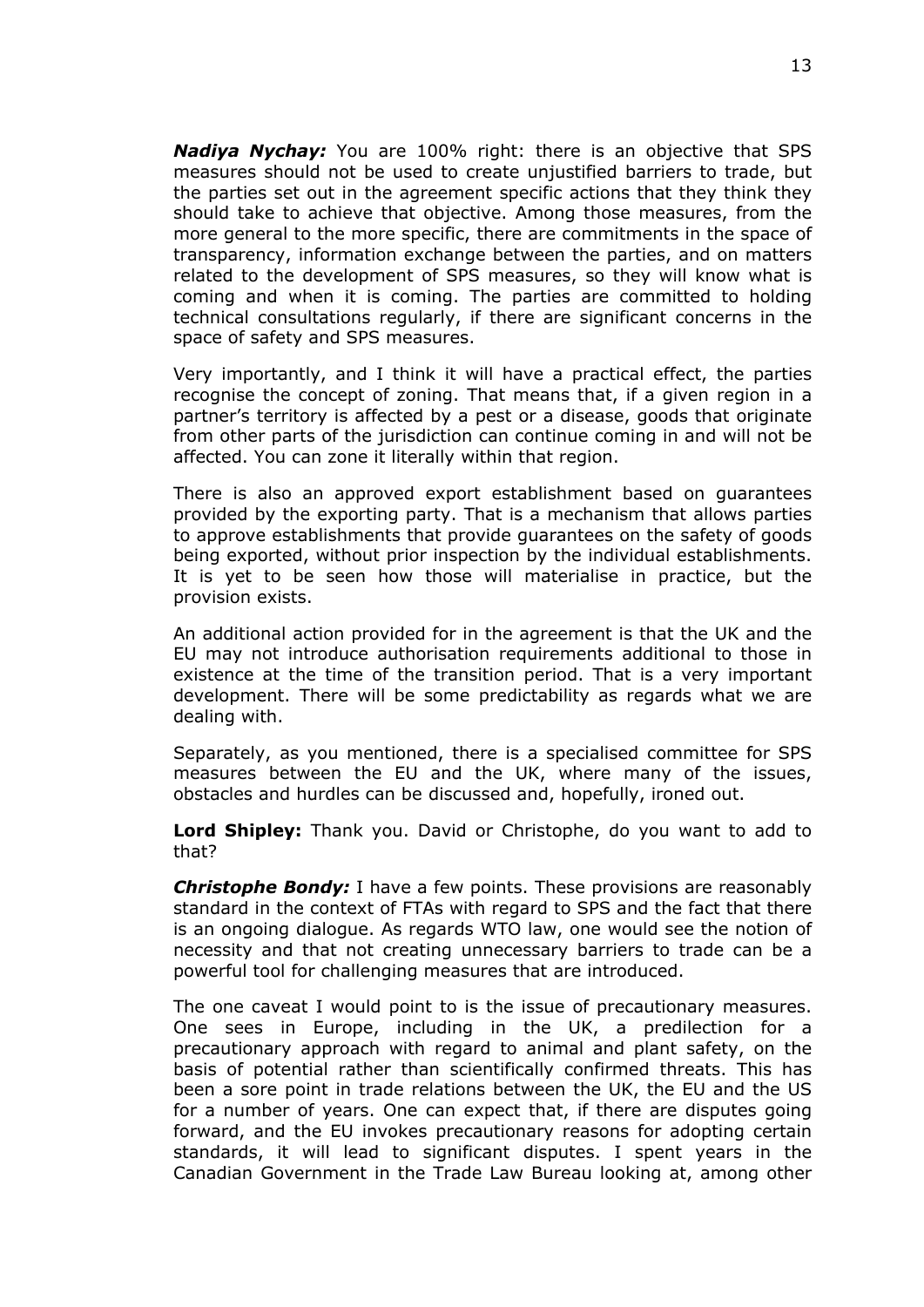things, proposed measures, and how they related to existing international trade obligations.

In thinking about regulatory change, in the context of WTO law and the likelihood for a dispute arising, the key thing is that it will be no different for the UK in the context of this agreement.

*David Thorneloe:* I just want to add one point. SPS checks and controls are a major barrier to trade for the food industry. There are limited provisions, which Nadiya has summarised there, and they chip away at that barrier. Yes, there is a process set up for discussions to continue, but realistically we are talking about chipping away. That is not a barrier that will be knocked down any time soon.

Q8 **Lord Inglewood:** Peter Lilley has shot my fox by having hijacked the question I anticipated asking, but I want to follow it up slightly, if I may. Our discussion has been at quite a high theoretical, legal, economic and political level. I would be interested to know our witnesses' views about what they think the actual impact of these changes will be for businesses the length and breadth of the country conducting their commercial activity. Against that background, to what extent would you say we are still in the world of Europe, or are we decoupled from it? What is the likely future dynamic, in your view, of the way this will evolve?

*David Thorneloe:* Do you mean in relation to the level playing field provisions?

**Lord Inglewood:** The level playing field position, yes.

*David Thorneloe:* We have not spoken about the aspects that relate to employment rights and environmental protection, where there are key provisions. The immediate impact for business is quite limited. We have basic minimum standards that will essentially maintain the status quo. In the longer term, it changes the rules of the game for UK Government policy-making. We have regulatory independence, but it is independence with consequences attached. What that means for businesses is ultimately uncertainty. To what extent will the terms of trade with the EU remain stable in the long term, when we have an evolving relationship?

The minimum standards do not mean that our UK laws on employment and the environment are set in stone for ever more, and nor should they be. The UK can think about how it wants to regulate these things. The agreement deals with divergence. From a UK perspective, that might be active divergence, so the UK Government may adopt new legislation, or it might be passive, in the sense that the EU starts to regulate further and the UK decides not to follow what it is doing.

With the so-called rebalancing mechanism, the EU, in that kind of scenario, if there is significant divergence and it has a material impact on trade, can unilaterally impose trade measures on the UK. For future government policy-making, yes, that means much more freedom than when we were tied within the tight framework of EU law; none the less, there will be choices, when making those new regulatory decisions, about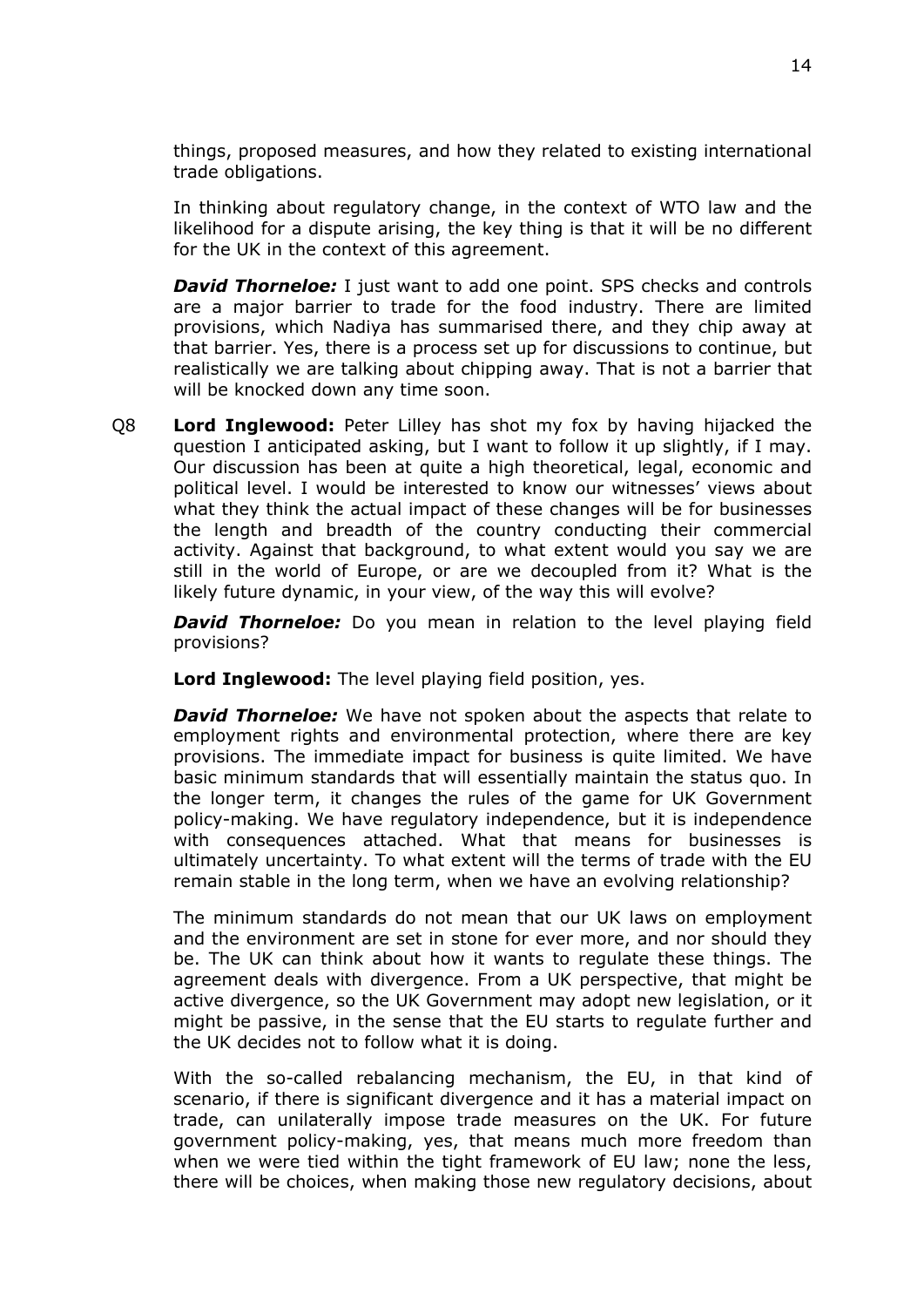the extent to which the UK wishes to take advantage of that new regulatory independence or try to maintain the benefits of tariff-free trade with the EU.

**Lord Inglewood:** Do the other witnesses have any thoughts on that, please?

*Christophe Bondy:* If we are speaking specifically about the level playing field provisions, one would think that on the face of the TCA the commitment to non-regression would give businesses in the UK, at least from that specific point of view, a sense of assurance about regulatory stability going forward. Given that it is acting from a starting point of regulatory alignment with the EU, and with knowledge of the way things work in the EU, the issue is of course, as David points out, that of divergence. I noted with interest this last week that one of the first things that the Government have announced with regard to their policy post signing the TCA is a review of some aspects of labour law in the UK. The proof will be in the pudding. It will depend on the content of that revision. It may fit within the scope of what is allowed with regard to rebalancing, or may not fall foul of rebalancing, but it depends on what exactly the content is. That is why any of the policy choices that the Government make will have to be very carefully reviewed in relation to the issues in the agreement.

As regards the rest of any potential regulatory change in the UK, I understand that the Prime Minister has called on a number of businesses to think about how one might get rid of burdensome substantive regulation, and so on and so forth. There, the issue is more whether products will continue to be acceptable on the EU market in light of those changes.

**The Chair:** I am very mindful of the time and we have four questions to get through. We will go to Lord Turnbull.

Q9 **Lord Turnbull:** The question I start with is: to what extent does the agreement allow the UK to diverge from the EU's approach to state aid? In other words, how much tolerance and flexibility is there? This does not just apply to state aid; it applies to the level playing field, rules of origin, conformity and so on.

Looking at the agreement, I have a feeling that it is a protectionist's charter. What is to stop a disgruntled business, let us say in France or Germany, raising a complaint? "The UK has moved this and it's no longer in conformity. It has changed that. Its rules of origin claim isn't true". What is very worrying is a comment right at the end of the very good note that David Thorneloe sent to us. He says, "As regards leverage in any trade disputes that do arise, either party retains the right under the agreement to impose some trade measures on the other without waiting for an arbitration ruling in some circumstances". In other words, you shoot first and ask questions later.

How do we prevent disgruntled industries and companies in the EU raising a whole series of vexatious complaints, which we have to deal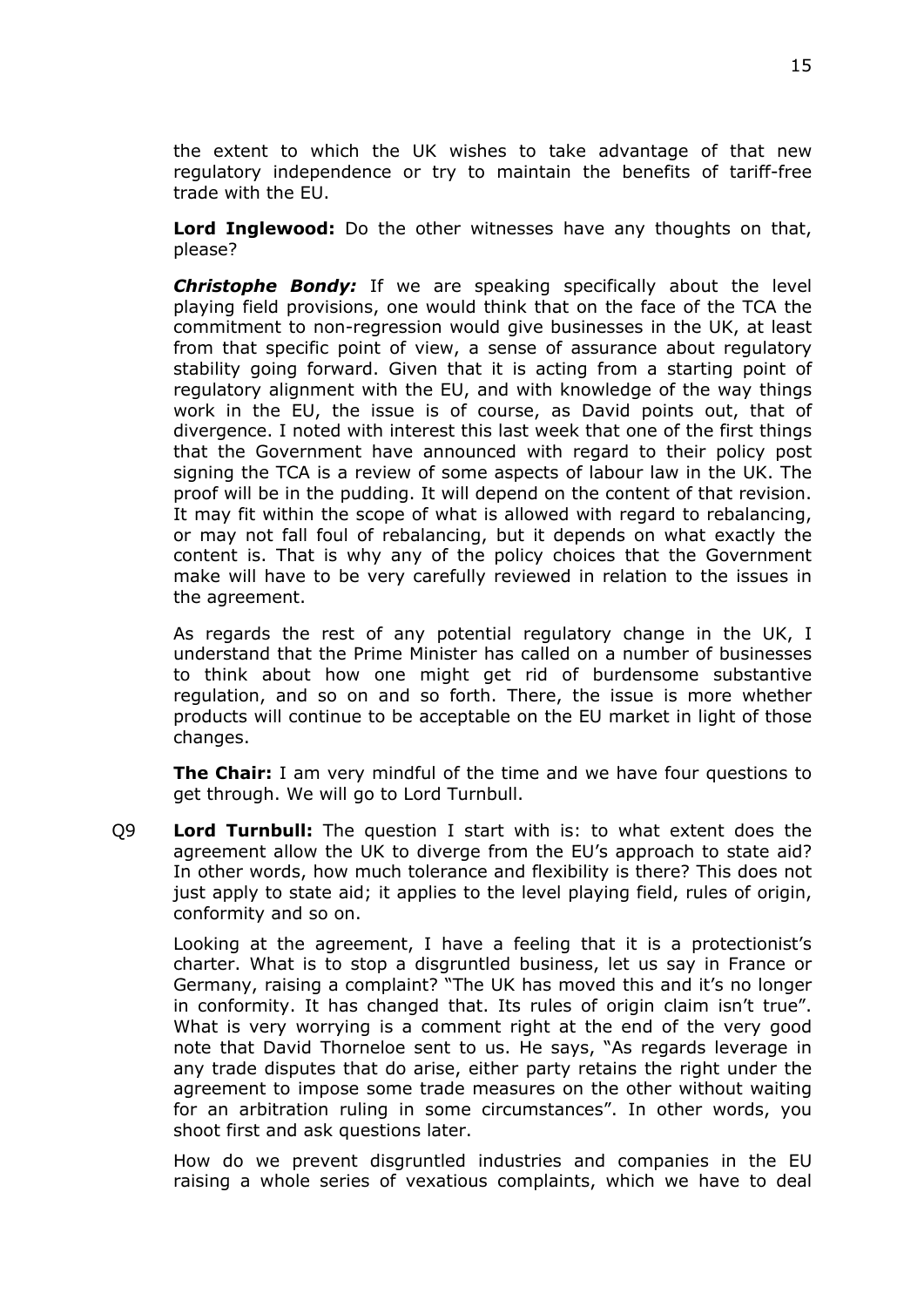with and eventually sort out, but meanwhile the balancing measures have been invoked? They do the damage first and sort it out afterwards. That seems to me a pretty unsatisfactory position to be in.

When the agreement talks about either party, the party in one case is the UK, but who is the party on the other side that can impose a balancing measure? Is it the EU as a whole or a particular country whose industry has complained?

*David Thorneloe:* There is quite a lot there. I will focus on employment and environment and the rebalancing mechanism. The first thing is that there is a threshold to get over. The general default position under the agreement where there are breaches is that they need to go to arbitration first, a process that will take many years before either side can impose measures on the other.

To answer your question about the EU side, it would need to be the EU collectively; it could not be just a single member state. No doubt there will be lobbying from particular member states or industries, but it would need to be a collective decision at EU level to take that action. When there is a dispute like that, we have to bear in mind that it is not just a legal process but very much a legal and a political process, and one would expect discussions to be going on between the UK and the EU in addition to any legal process.

There is a threshold to get over. The power to issue unilateral trade measures without first going to arbitration is very important for leverage. It applies chiefly in relation to subsidies, employment and environment. With employment and environment measures, it is only if they lead to significant divergence from the EU, in a way that affects trade. It is not a hair-trigger threshold. There is an emphasis on the  $EU^3$  That leaves considerable room for manoeuvre, which is why, as Christophe mentioned, the UK Government are understandably looking at their regulatory options post Brexit, for those to continue. I will leave it there.

**The Chair:** If we could have brief comments from Nadiya and Christophe, it would be helpful.

*Christophe Bondy:* Very briefly, it is a state-to-state mechanism, so a particular company cannot invoke it. It has to be raised at the EU level. There is a consultation process first, but there is a fairly rapid response. I think it is within 60 days according to some elements. Then there has to be an arbitration. That is in relation to the level playing field/state aid element. The UK Government have new flexibility with regard to state aid because they do not have to notify potential state aid to the EU and have it approved, in the kind of process that exists for any EU member state.

The provisions on subsidies in this agreement, and the principles that are applicable to subsidies—the whole framework—is much more elaborate than one would typically find in the context of a free trade agreement. That is again reflective of the EU's concern about the potential direction

 $3$  Note by witness: "a burden on the EU, as complainer, to overcome this threshold."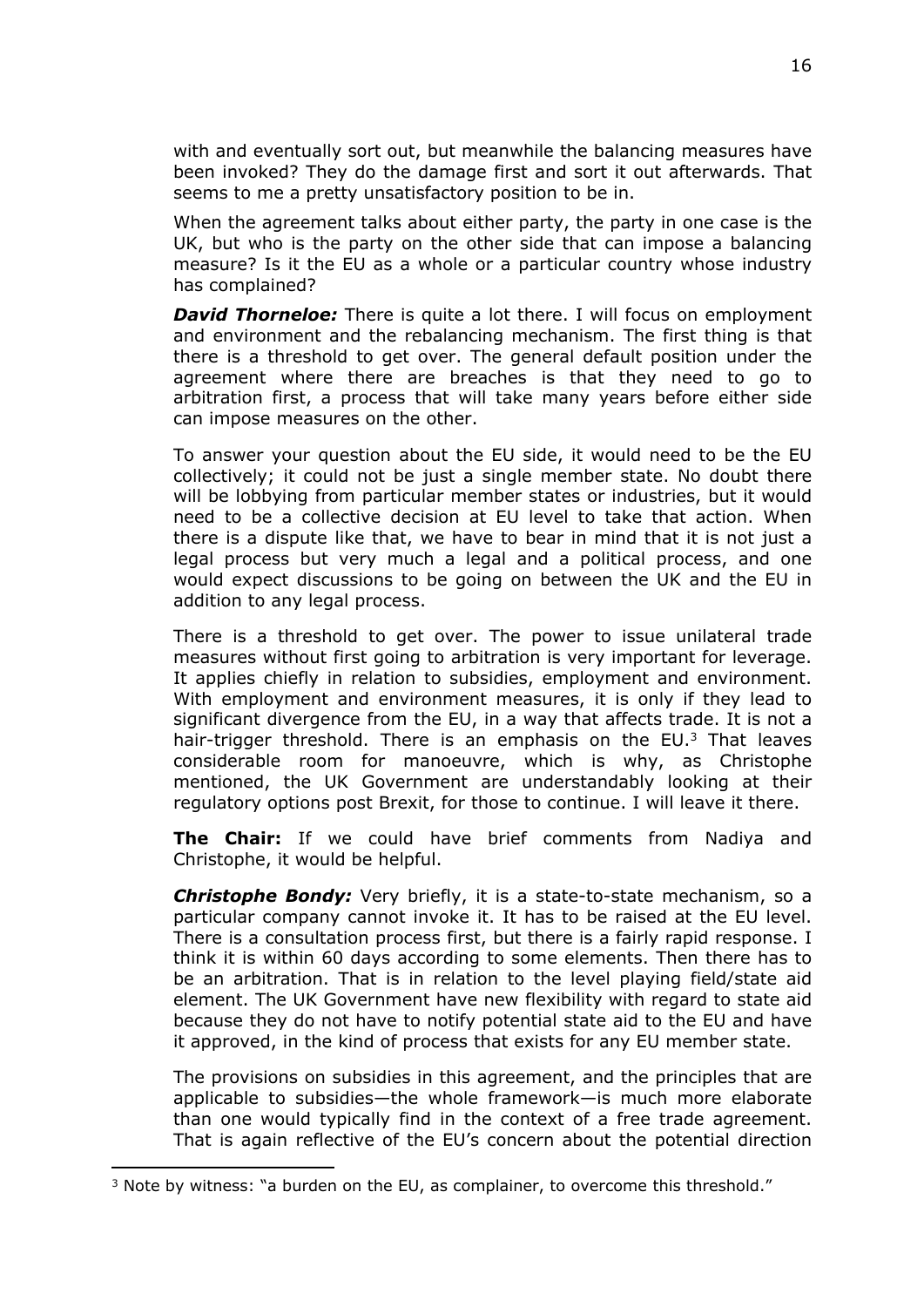of travel by the UK. The proof will very much be in the pudding as to what potential measures the UK, or the EU for that matter, decides to adopt.

**The Chair:** Apologies, Nadiya, I need to move on.

Q10 **Lord Berkeley:** I want to ask a question about the fifth freedom on the air sector and the equivalent on road transport. At the moment, it limits the ability of UK-registered airlines or road transport to operate within the EU. It is particularly important in the roads sector when there is specialist equipment in vehicles for the arts, television, and orchestras perhaps, and when people want to tour different EU member states. In either case, they will have to get agreement from each member state in turn to operate there. What provision is there for negotiating those issues in future both for the air and for the road transport sector?

*Nadiya Nychay:* As of January this year, the UK can no longer participate in the fully liberalised EU aviation market, and UK airlines are no longer considered EU carriers. They can no longer enjoy the same level of traffic that they had, and this will have a massive impact on the industry. There will be some flexibility over time, because UK air carriers wishing to fly under the TCA will have to comply with certain conditions, such as holding a valid licence from the UK competent authorities, having their principal place of business in the UK, and being majority UK-owned and controlled, to be able, for instance, to negotiate a certain type of access with EEA parties going forward.<sup>4</sup>

To your question on guarantees that these negotiations will be fruitful, I think there is certainly enough to be able to draw on the experience of the EU, EEA and Switzerland negotiations, but there will not be an easy negotiation to be had.<sup>5</sup> With respect to road transport, indeed, UK companies will no longer hold an EU licence or be able to perform transport services. This will impact especially on logistics companies that operate on both sides of the channel. There will have to be a swap of drivers and other measures foreseen by the parties to address the lack of licences. It is another area to negotiate.

**The Chair:** Thank you very much. David and Christophe, do you have anything briefly to add?

*David Thorneloe:* May I add one thing on future co-operation and agreement? Under the TCA, there are specialised committees for both air and road transport. With air transport, there is a bit more scope for optimism. Its purpose is to remove obstacles to trade. I would be less

<sup>4</sup> Note by witness: "Moreover, UK air carriers wishing to fly under the TCA will have to comply with certain conditions, such as holding a valid licence from the UK competent authorities, having their principal place of business in the UK, and being majority UKowned and controlled. There will be some flexibility overtime, because the UK will be able, for instance, to negotiate bilaterally a certain type of access with EU and EEA parties going forward."

<sup>5</sup> Note by witness: "The UK has already concluded an Agreement relating to Scheduled Air Services with Switzerland."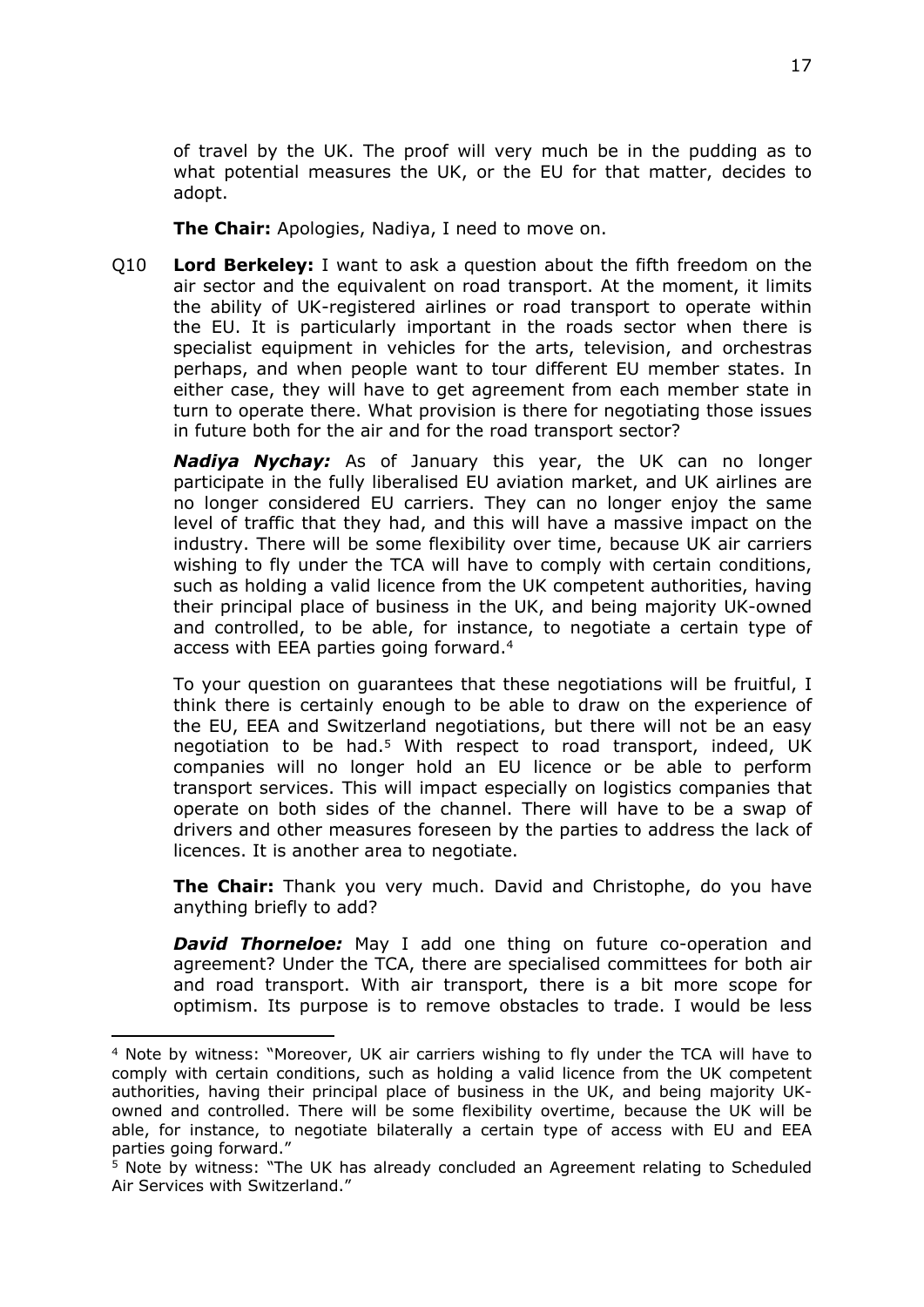optimistic about developments in the road transport sector, because that committee seems to be set up around enforcement and ensuring that there is no rowing back from co-operation. There are very strict provisions, because the EU fears that the UK would seek to undercut the EU market with lower regulatory measures. There are much stricter measures there and less cause for optimism.

**The Chair:** Thank you. I need to move on, if I may.

Q11 **Lord Faulkner of Worcester:** David has answered the question I was going to ask, which is: what scope is there for future co-operation and dialogue? If Christophe would like to add anything to what David has just said about that, it would be great. Is there anything in the TCA that makes future co-operation and dialogue possible? If so, what?

*Christophe Bondy:* As David pointed out, there are committees on both issues; indeed, there are committees on just about every single issue in the agreement. There is also a general provision in the agreement that any future agreements that fall largely within the scope of the TCA, which is broad, are automatically assumed to be subsumed within the general structure of that agreement. That is a kind of umbrella function that the TCA will achieve going forward.

I really think it will be a question of the UK proceeding on a case-by-case basis, through really quite sustained engagement in those committees. Having identified particular industry issues, which could not be dealt with, frankly, in the very rapid time that this agreement was put in place, it will need to put to the EU, and presumably the EU will do the same to the UK, in their enlightened self-interest, how they might achieve some amelioration of the situation. Sometimes that will involve trade-offs between the economic interests on different points. That is the nature of international treaties.

**Lord Faulkner of Worcester:** And presumably a fair degree of goodwill on both sides.

*Christophe Bondy:* Yes, of course. Again, that is why the setting off of the relationship with the EU from the UK's perspective is important. I think there were signals from the Government after the deal was signed saying that they wanted to be the EU's best partner, but the proof will be in the pudding. There is a level of suspicion, starting off, because the impetus for Brexit on the part of many in the leadership of the UK Government was to deregulate. The UK is in a fundamentally different position from Canada or from any other free trade agreement partner of the EU because it is on the EU's doorstep and deeply integrated in the EU economy, and the EU does not want the conditions for competition within the EU undercut by a competitor on its doorstep.

Q12 **Lord Russell of Liverpool:** I have a quick question for each of you. You have covered an awful lot of ground. It seems an irony that in an attempt by people to escape EU bureaucracy we seem to have entered an era where we will have committees left, right and centre.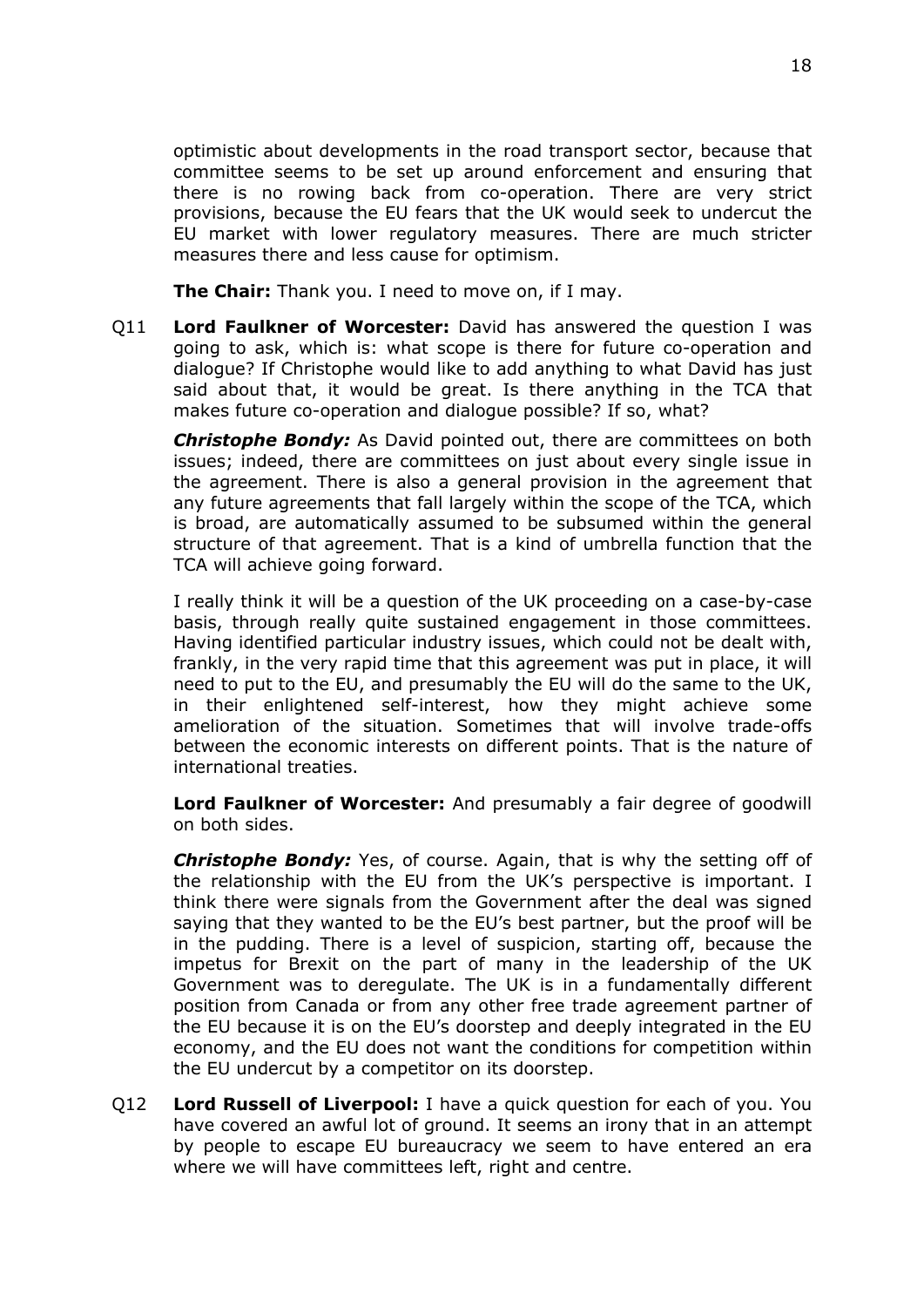Given your knowledge of the situation, if we were to anticipate that the UK Government needed to prioritise a particular issue area very quickly, to try to achieve clarification and get on top of it, and you were forced to name one particular issue, what do you think it would be?

*Nadiya Nychay:* One notable ramification of Brexit is that there is a lot of bureaucracy surrounding movement of goods in the trade space. If I were to prioritise, I would make several key recommendations to the UK Government. Currently, there are three major problems, all requiring separate bureaucracies, when you move goods across the channel.

Every exporter/producer needs to fill in an entry summary declaration. The amount of information in that declaration is staggering. The declaration must be filled in 24 hours before loading. There is a second set of bureaucracies for pre-boarding notification for each export, and there are customs declarations. If you add to that phytosanitary measures, and add to that rules of origin and the need to demonstrate where the product originates from, they all present real challenges. One thing the Government can do is try to provide some smart high-tech solution that simplifies the flow of documents when you move goods across borders. That is one thing.

Secondly, there is a lot to be said about the possibility of firms receiving training on how to handle the procedures. The agreement is incredibly sophisticated, and many businesses find themselves completely unprepared for the impact of the range of requirements, such as needing to identify the tariff code for a product. If you are a firm that has only traded with the Europe Union, you may never have been concerned with the tariff classification or code of a given product. Collectively providing training to businesses would be a massive help to businesses on the ground, to help them feel that they are not left alone to handle the ramifications of Brexit.

Of course, customs co-operation will also be an important factor, because the UK will now have to handle customs procedures not just for extra UK trade but for everything that previously was in the EU realm. That means we need to train more customs agents and customs brokers, and there needs to be a greater quantity of customs agents. I hear that it takes up to three years to train a customs agent. We need to put massive resources into preparing our civil servants for their functions to handle the amount of work and the flow of trade if we want to maintain the same levels of trade.

*David Thorneloe:* Nadiya gave an excellent answer. I certainly agree that the barriers at the border are a top priority. As a second, I would say let us get to the regulatory barriers behind the borders. We have created two regulatory systems from one, with conformity assessments and product packaging, which affect so many industries. Mutual recognition has gone because we have left the EU, and it is not in the deal, but there could be ways we can chip away by forming agreements to co-operate between different regulatory authorities.